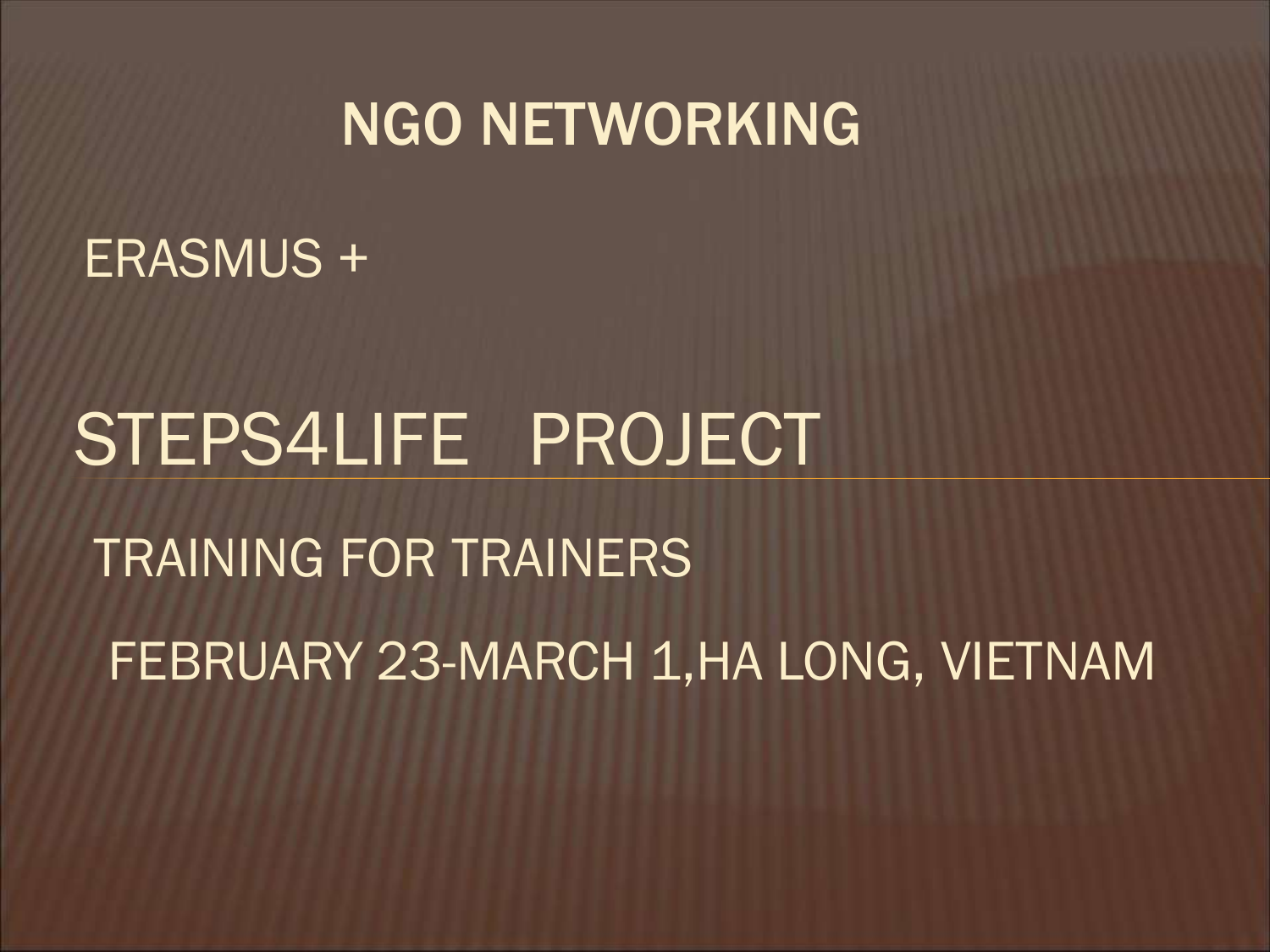## TRAINING OBJECTIVES

#### Consider the value of building networks with NGOs and other stakeholders.

Learn how to develop effective networks.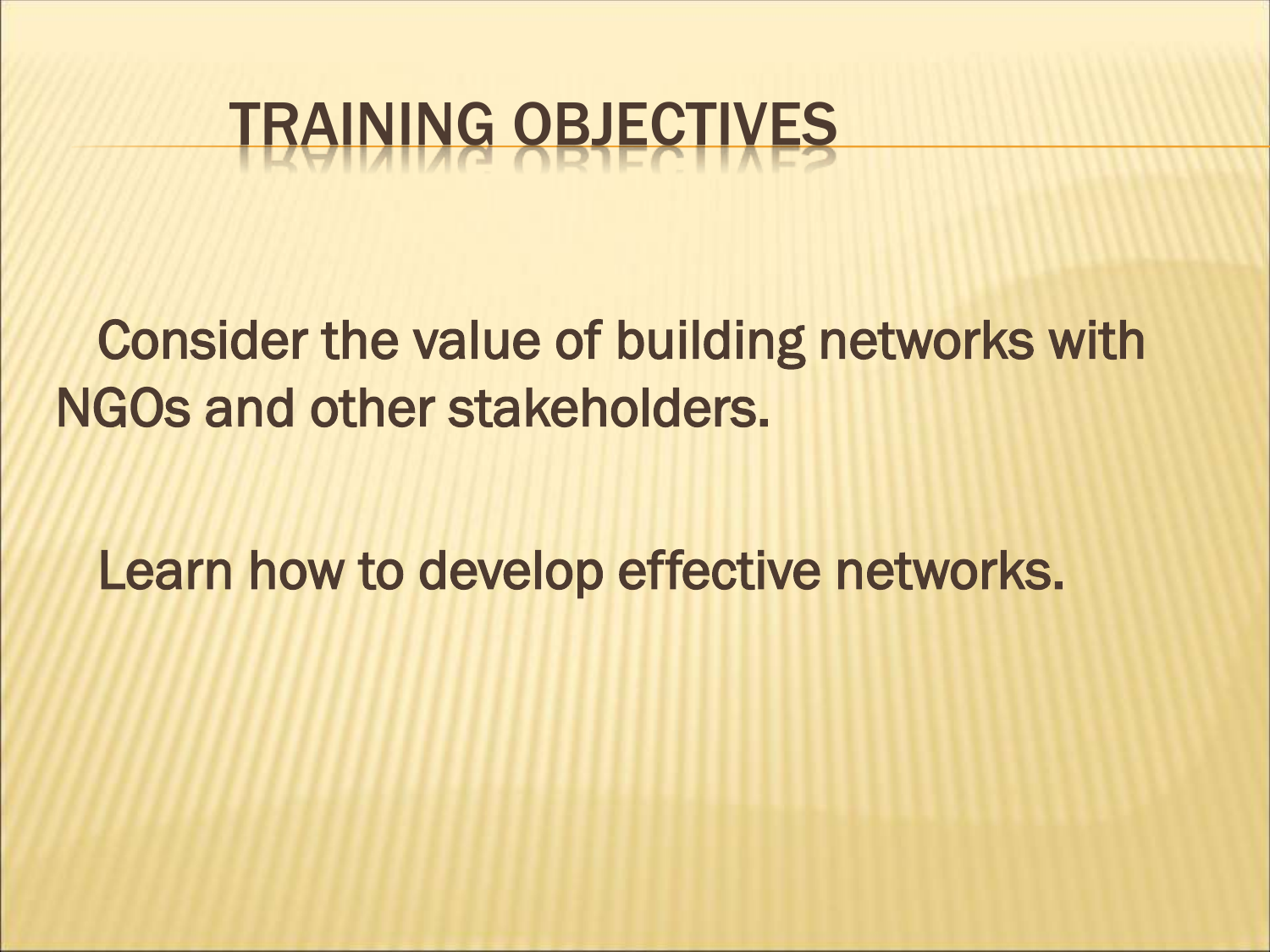## TRAINING CONTENT

Why networking? Strategic choices: pros and cons of networking Multi-stakeholder networks When to network? Establishing and operating networks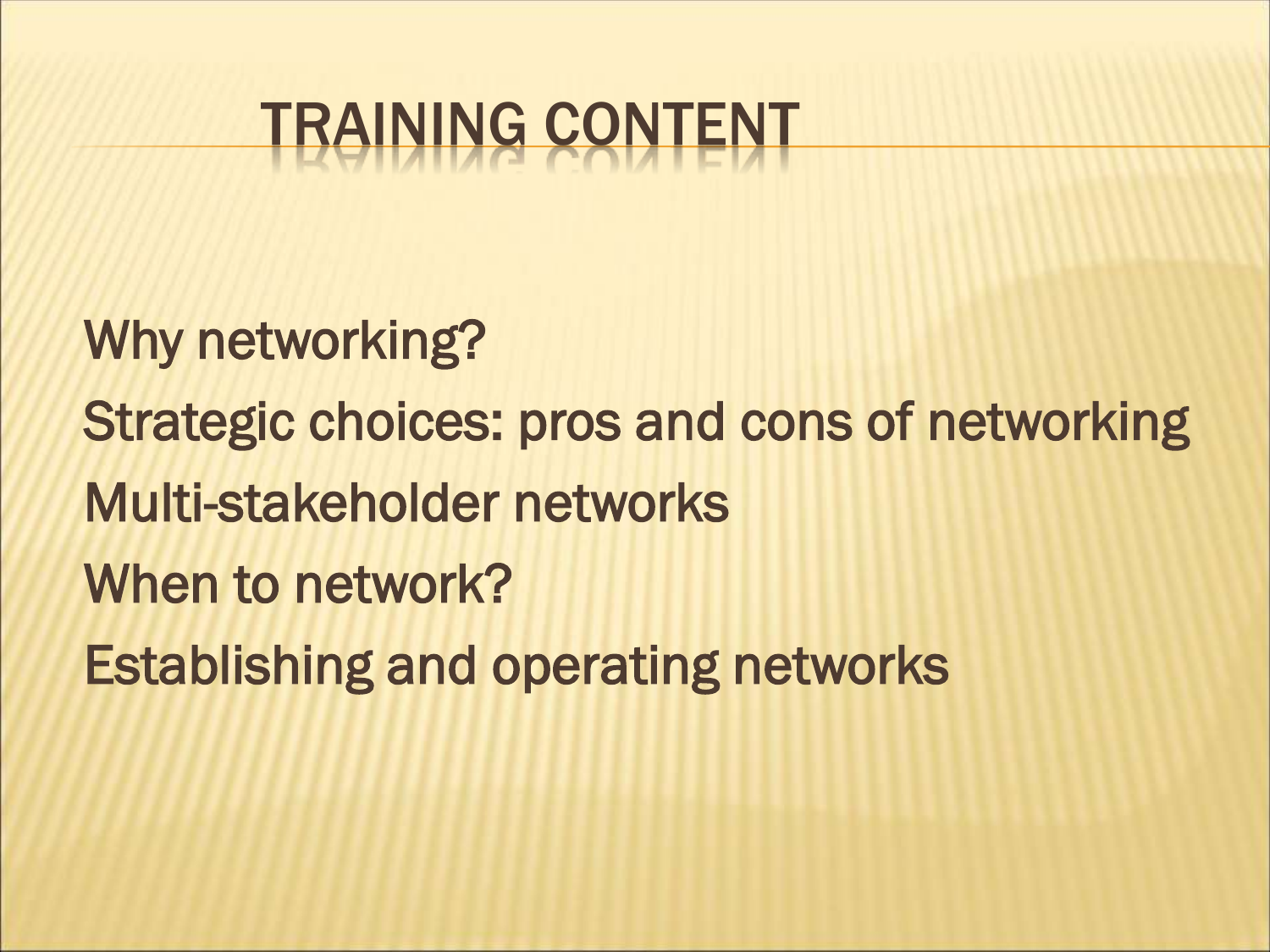# WHY BUILD NETWORKS?

Building networking with other NGOs and stakeholders offers a range of advantages, such

as:

Sharing information Developing shared policy positions Gaining perspective Credibility (a.k.a. strength in numbers) Pooling resources in negotiations Pooling resources in implementation Capacity building Improved leverage and communication with official processes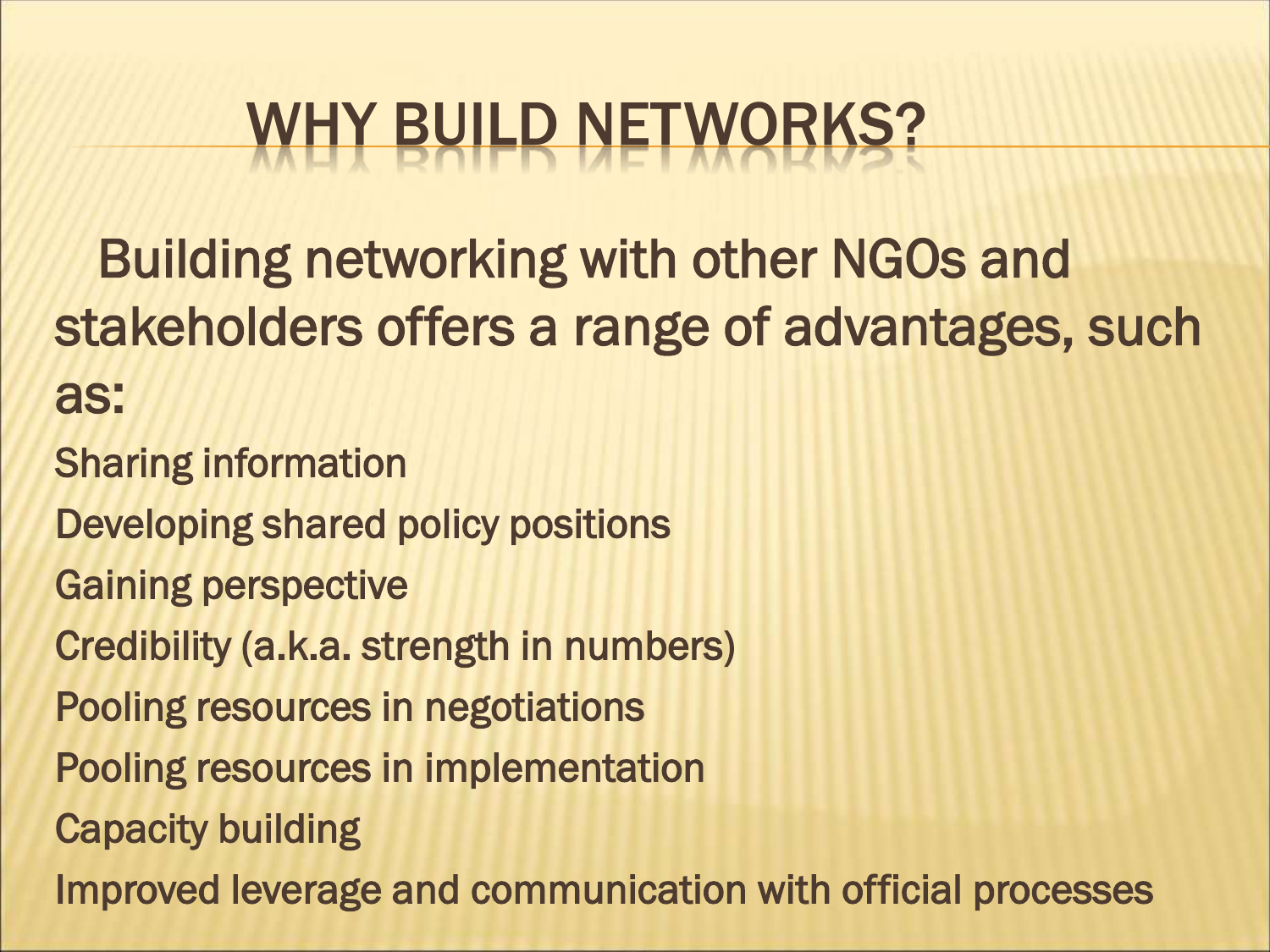#### STRATEGIC CHOICES:PROS AND CONS OF BUILDING NETWORKS

#### PROS

A loosely knit network can come together as needed High degree of flexibility

Keeps budget low and reduce load on individual organization

Ensures coherence of policy positions and approach from network members

Requires great deal of consultation and communication, can enrich your understanding of issues and create new opportunities for implementation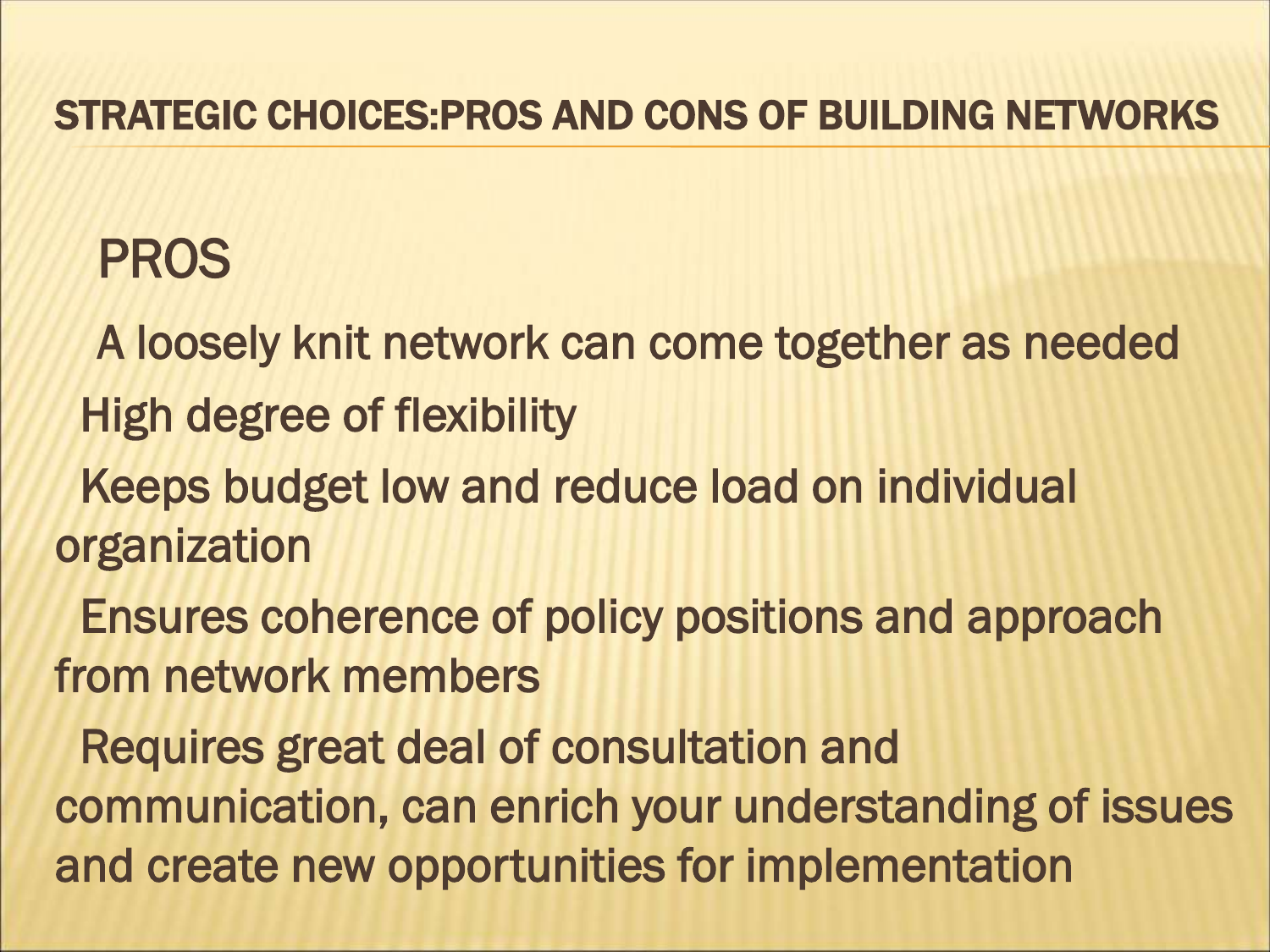#### STRATEGIC CHOICES: PROS AND CONS OF NETWORKING

#### CONS:

- Issues of accountability, responsibility
- Less professionalism, consistency, continuity
- Often relies on one or two leaders
- Can limit efforts to lowest common denominator
- Requires great deal of consultation and communication
- Decision making requires much more time Difficulties in the implementation process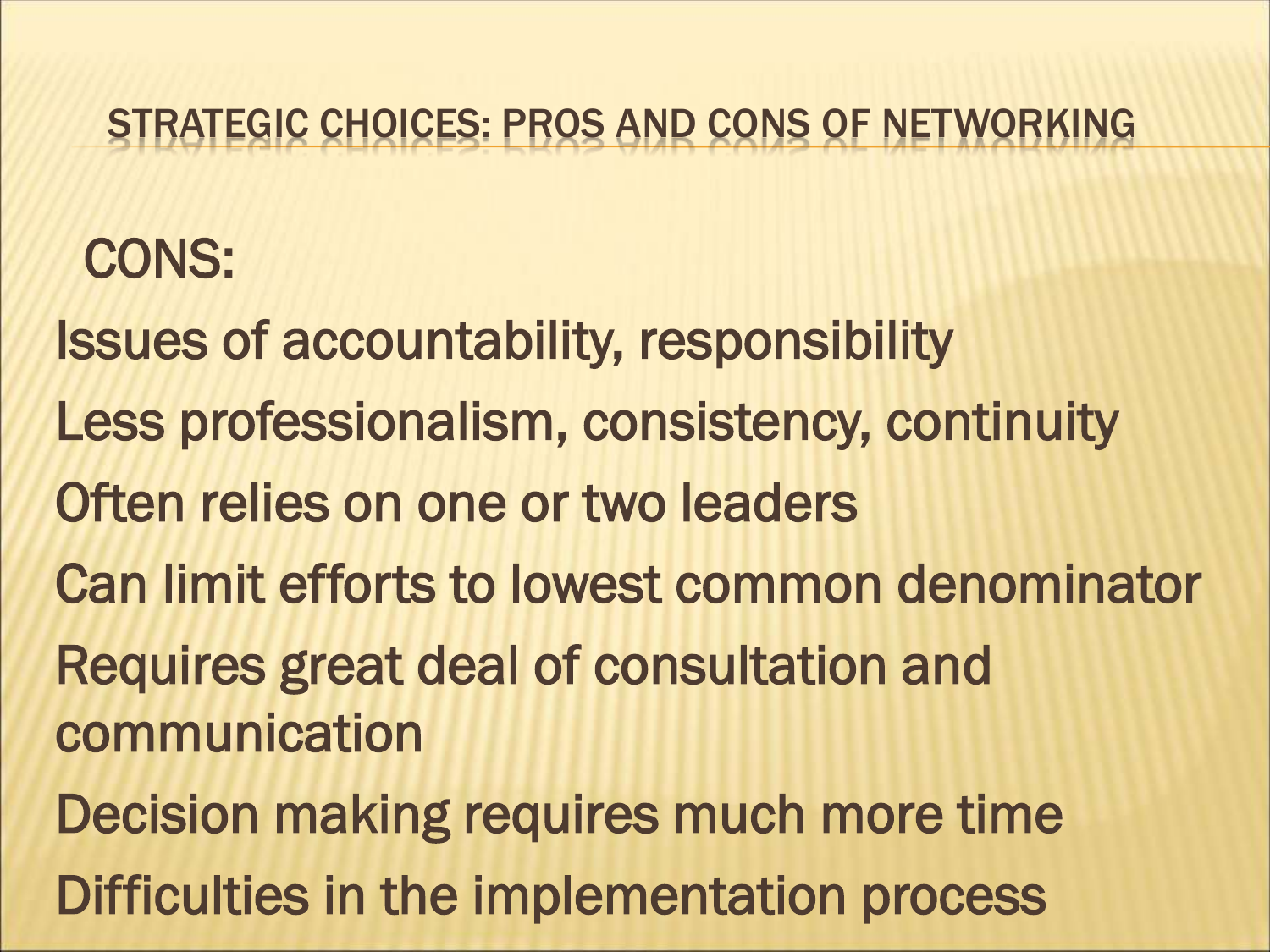# MULTI STAKEHOLDER NETWORKS

A growing trend is to develop networks that include all kinds of non-governmental stakeholders.

The extent of differences between stakeholders can have a significant impact on how the network operates, for example whether it focuses on developing common positions, or simply on facilitating access so that a range of positions can be presented.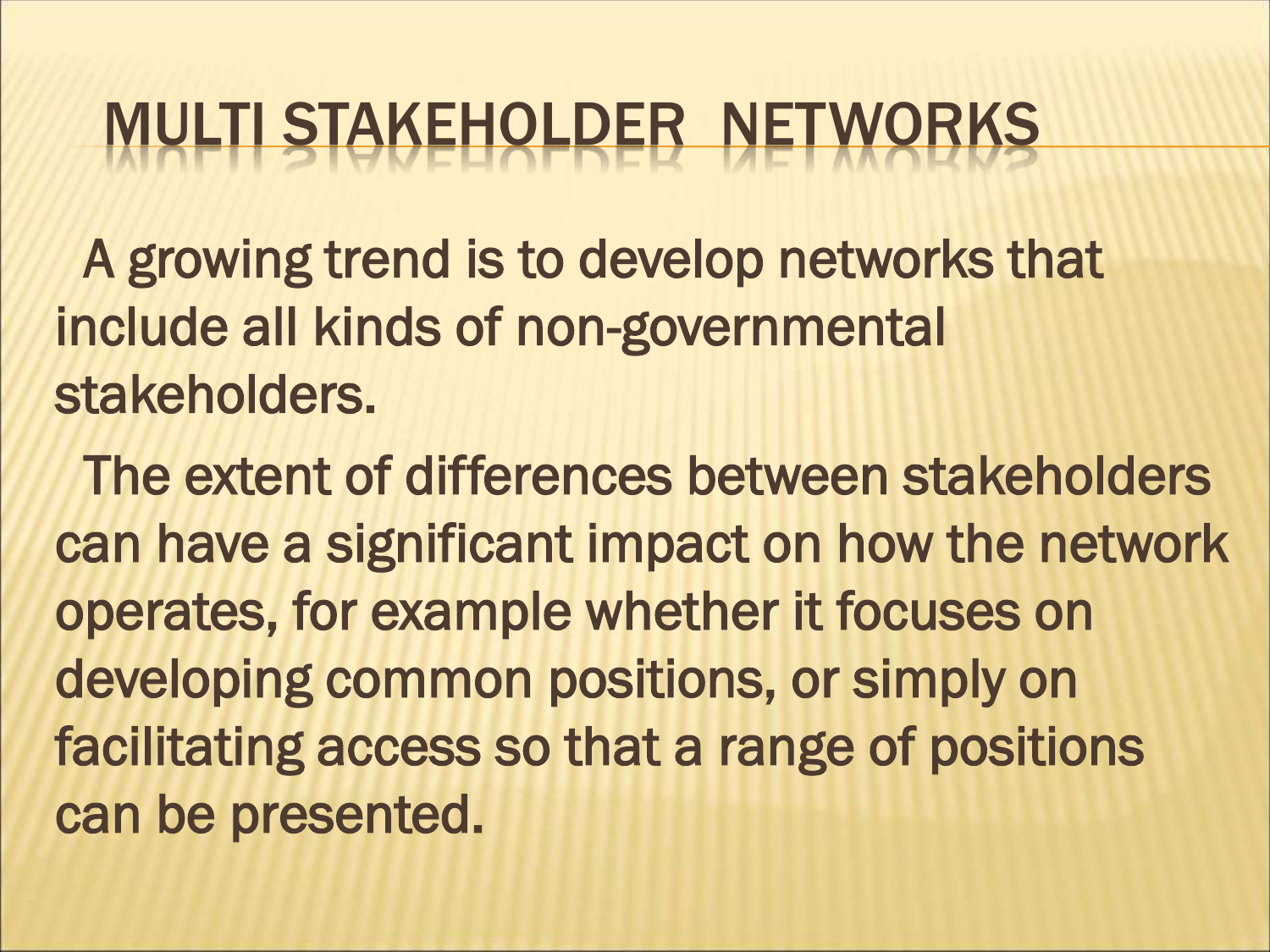#### ESTABLISHING AND OPERATING NETWORKS

Principles of effective partnership:

- 1. Mutuality
- 2. Clearly defined expectations, rights and responsibilities
	- 3. Accountability and transparency

*underpinned by:* 

TRUST-RESPECT-INTEGRITY-CREDIBILITY-OWNERSHIP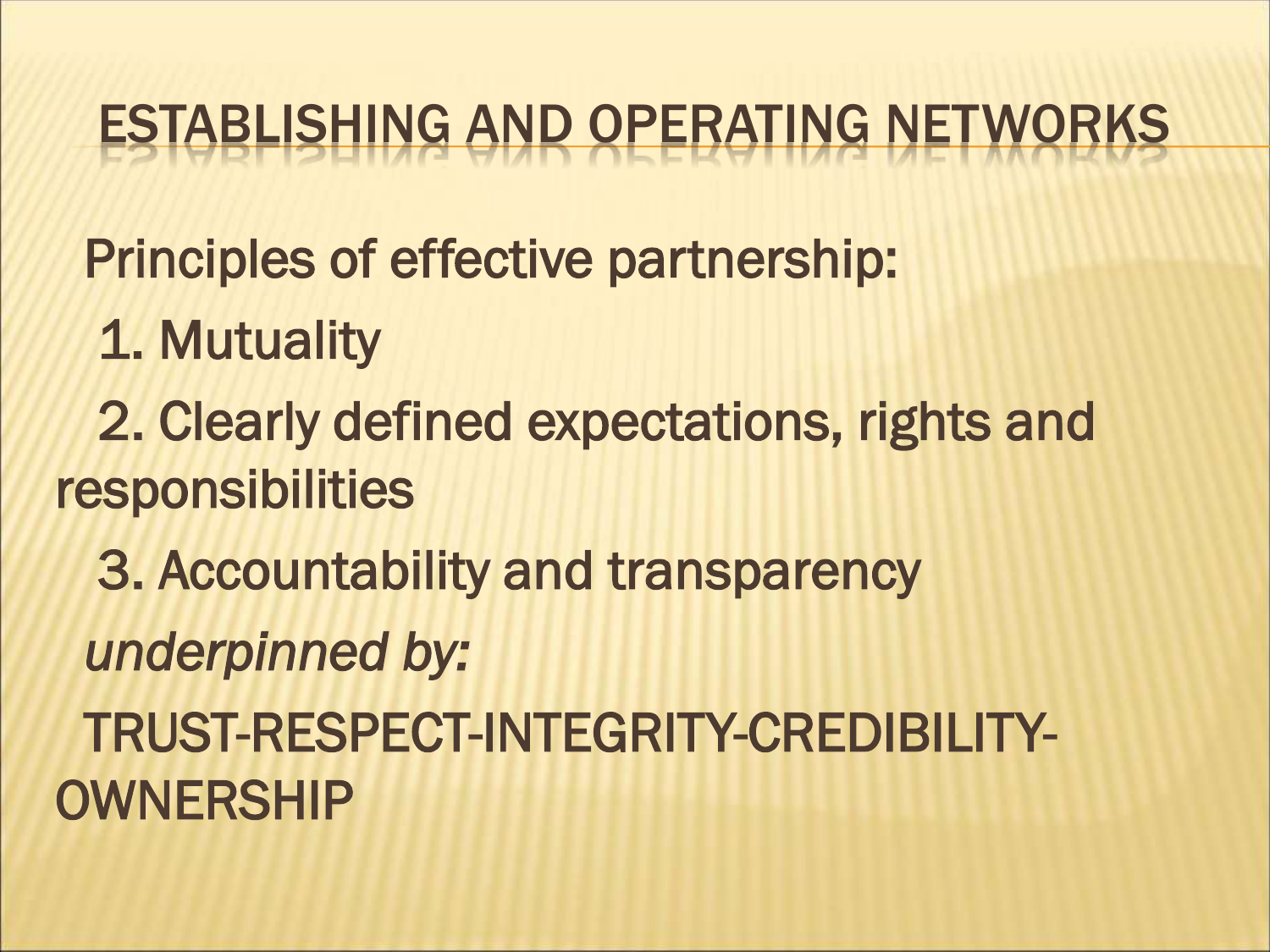#### ESTABLISHING AND OPERATING NETWORKS

Some key steps in establishing a network Identify your own objectives. What do you want to achieve? How could networking assist this? Identify potential network partners. Organize a meeting or discussion with potential network partners to identify common objectives and how you might work together.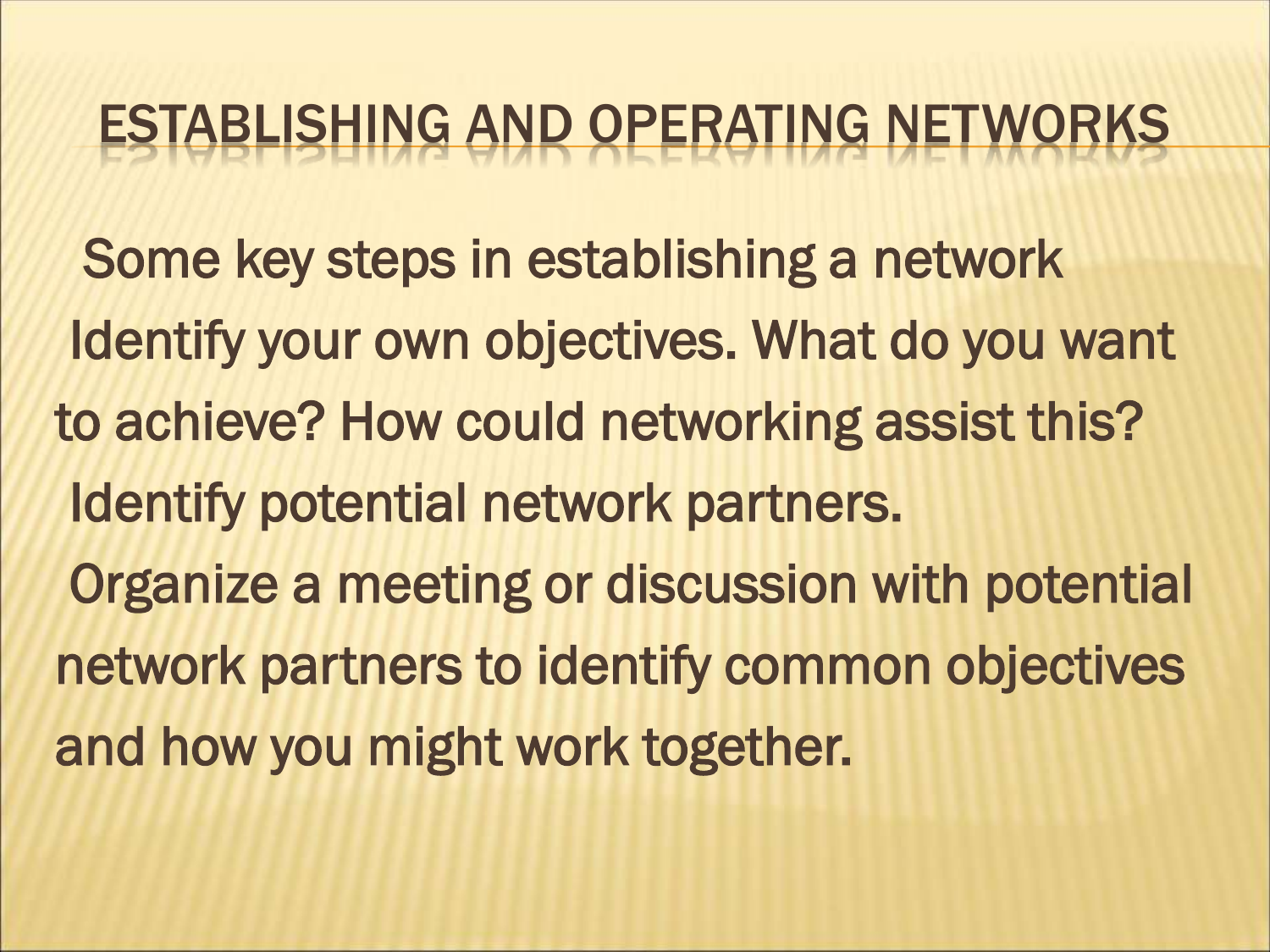#### ESTABLISHING AND OPERATING NETWORKS

- Some key steps in establishing a network
- Pay as much attention to the questions of *how*
- as to the questions of *what.*
	- Prepare early.

Recognize what you can and cannot achieve through a network approach, and channel your efforts accordingly.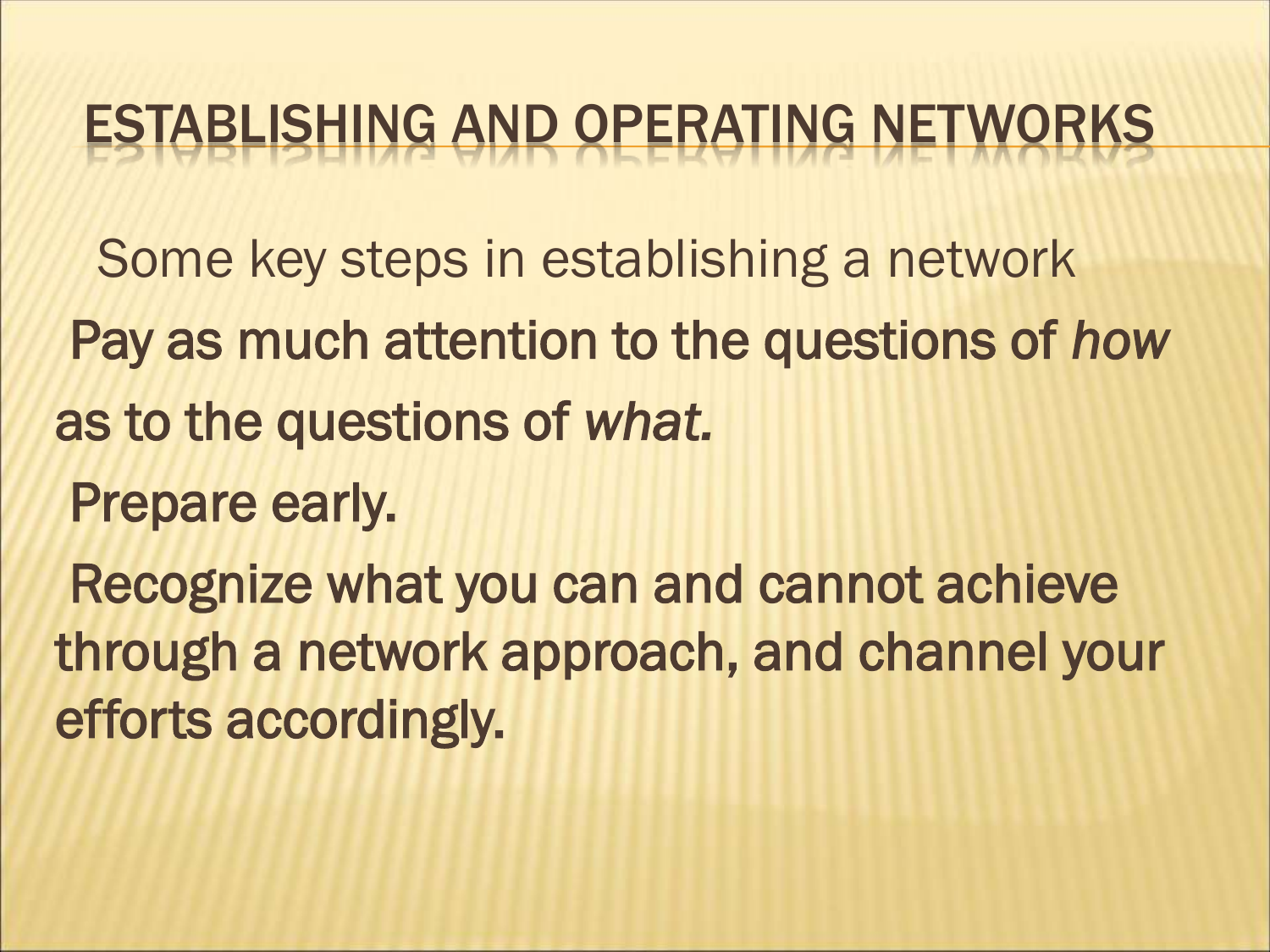# WHEN TO NETWORK

The months leading up to a meeting are when most of the work needs to be done.

A network pre-meeting in the weekend leading up to an intergovernmental meeting should be a strategic session to address:

Latest information updates

Review of priorities and game-plan for the meeting: allocating tasks, agreeing processes Training for new participants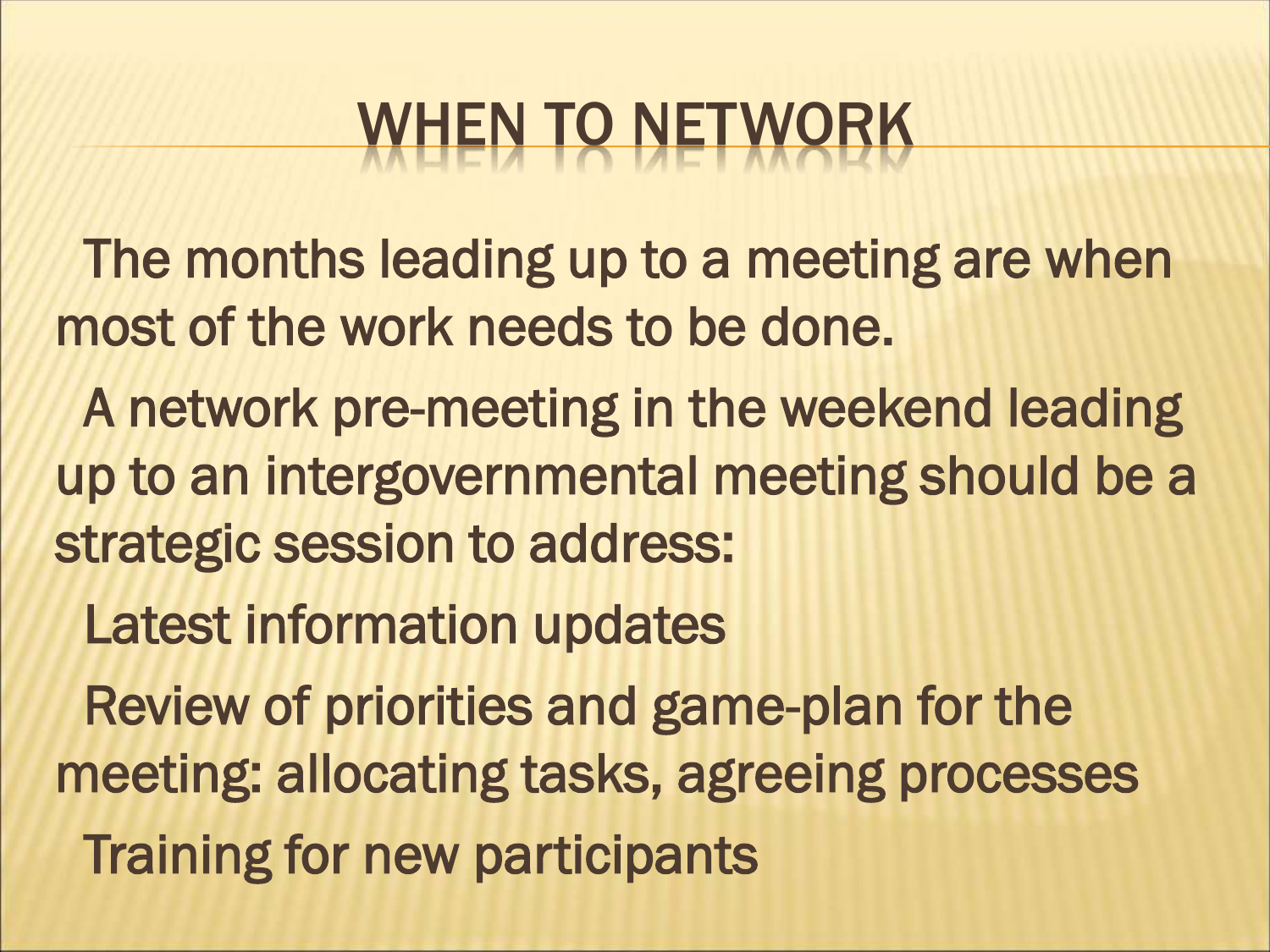Networking with other NGOs and stakeholders offers a range of benefits, including: sharing information and resources developing shared policy positions gaining new perspectives establishing credibility and leverage with official processes capacity building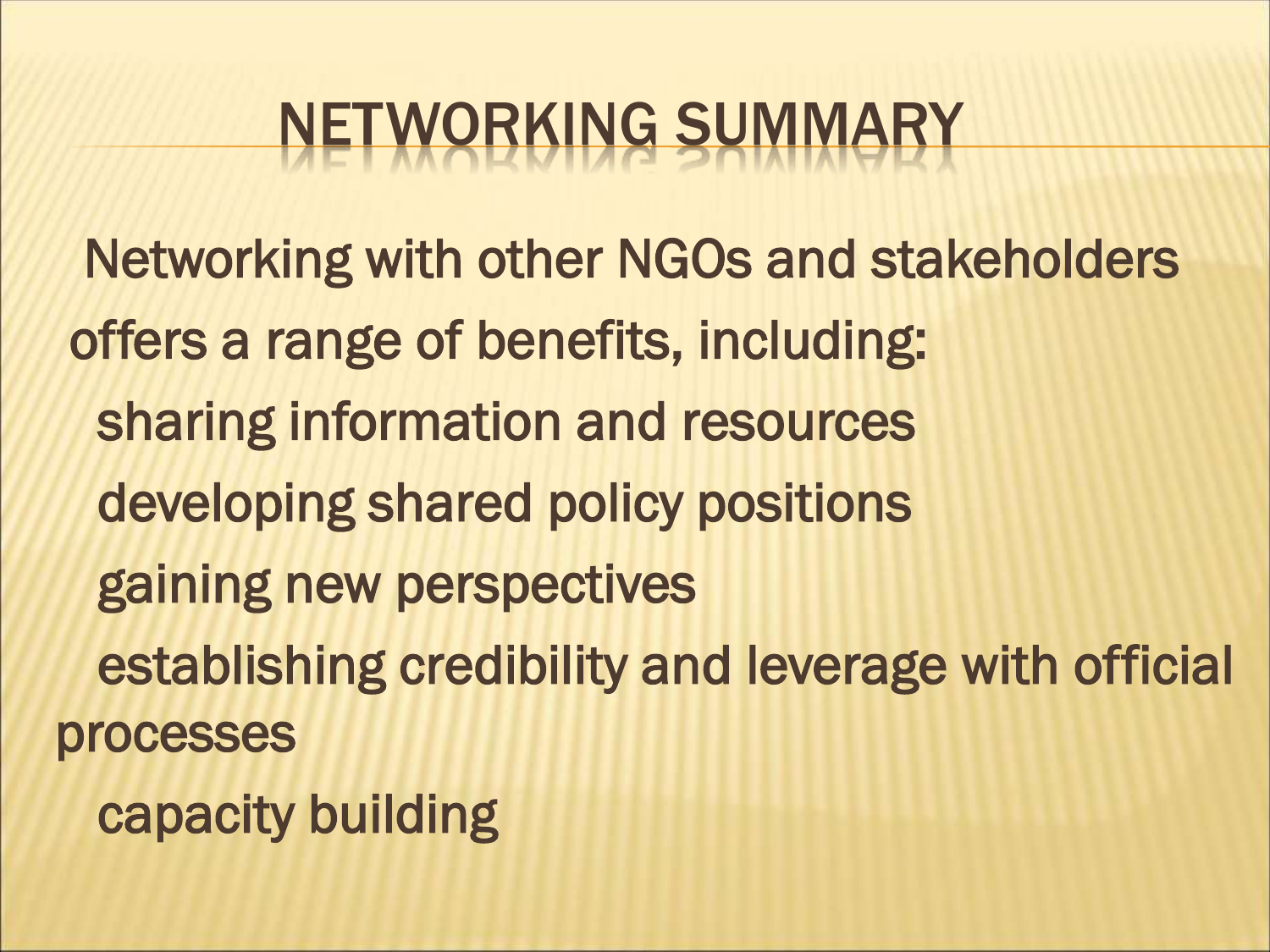Networking can also have disadvantages, particularly around the amount of time and effort they can require to be effective.

Multi-stakeholder networks are a growing trend. The degree of difference between stakeholders can shape the nature of the network – whether for information, logistical support or developing common policy platforms.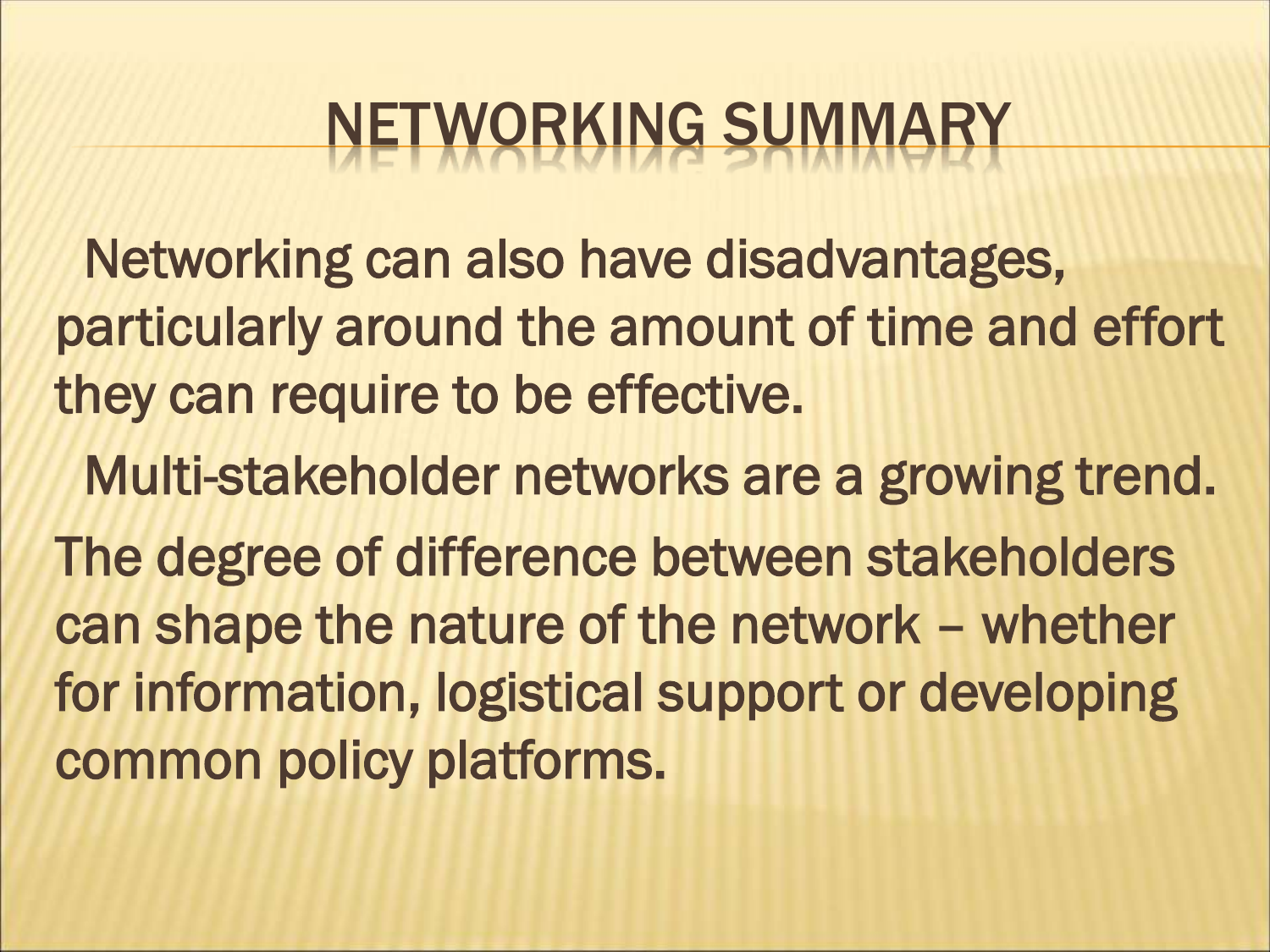Effective networking takes time, and is best started well in advance. This is particularly the case if you plan to develop common policy positions – not something that can be done well the weekend before the meeting starts.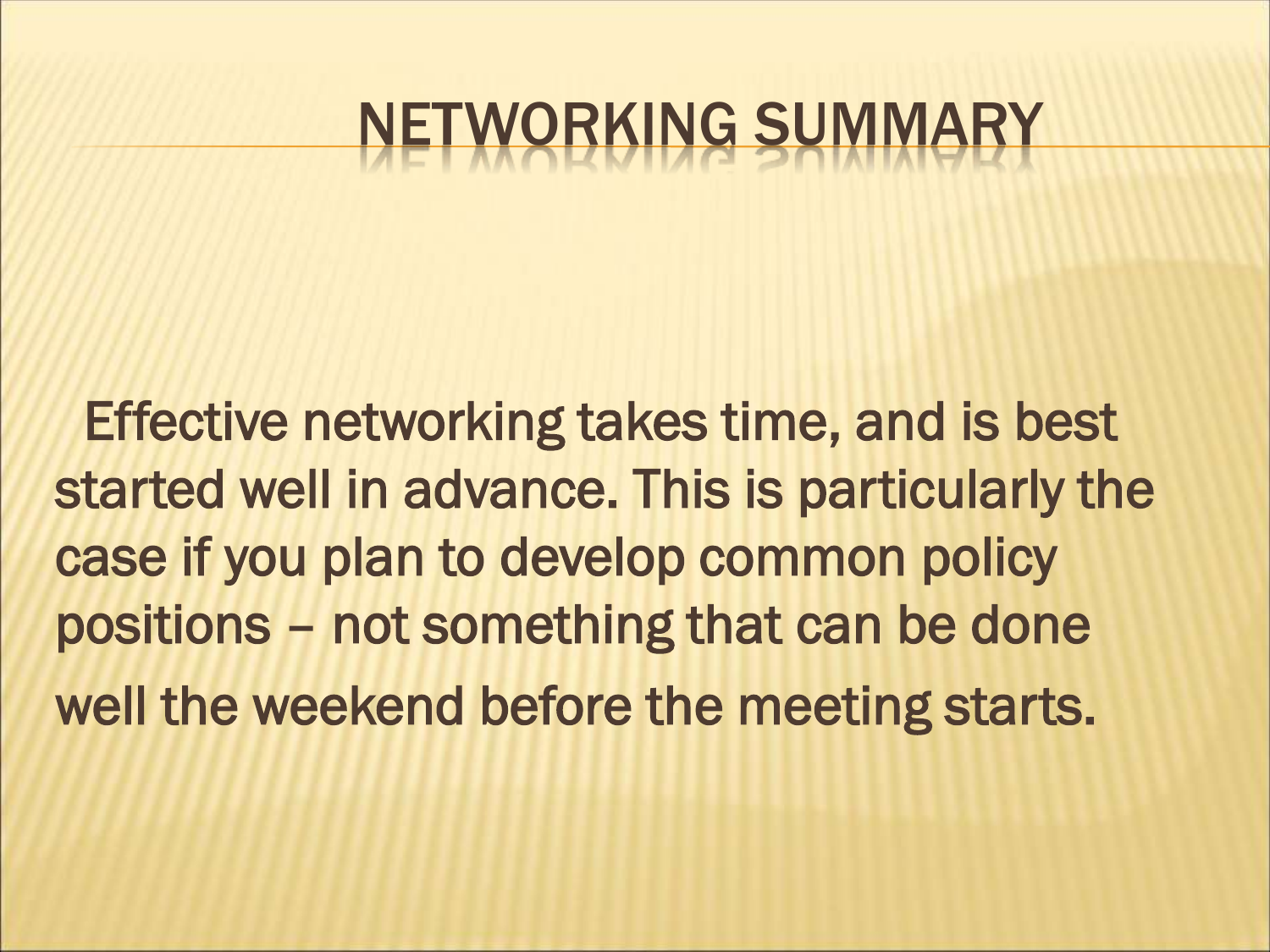In establishing or operating a network or coalition, it is important to ensure a sense of mutuality, clearly define expectations, rights and responsibilities and agree accountabilities and responsibilities.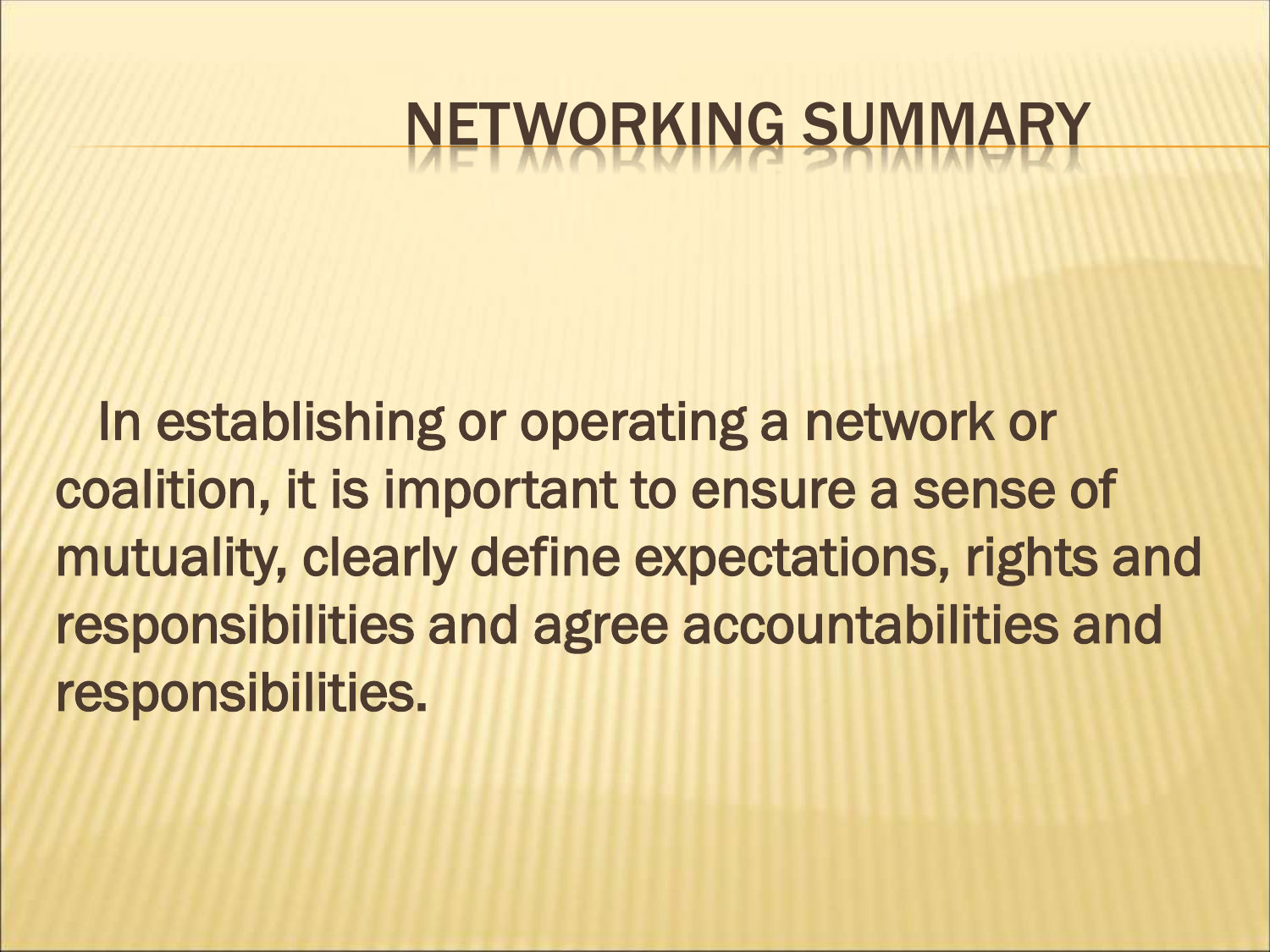Take time to reflect on the objectives and structure of your networks. The appropriate level of definition will depend on your objectives for the network, the range of stakeholders involved, the level of consensus needs, and the accountabilities involved.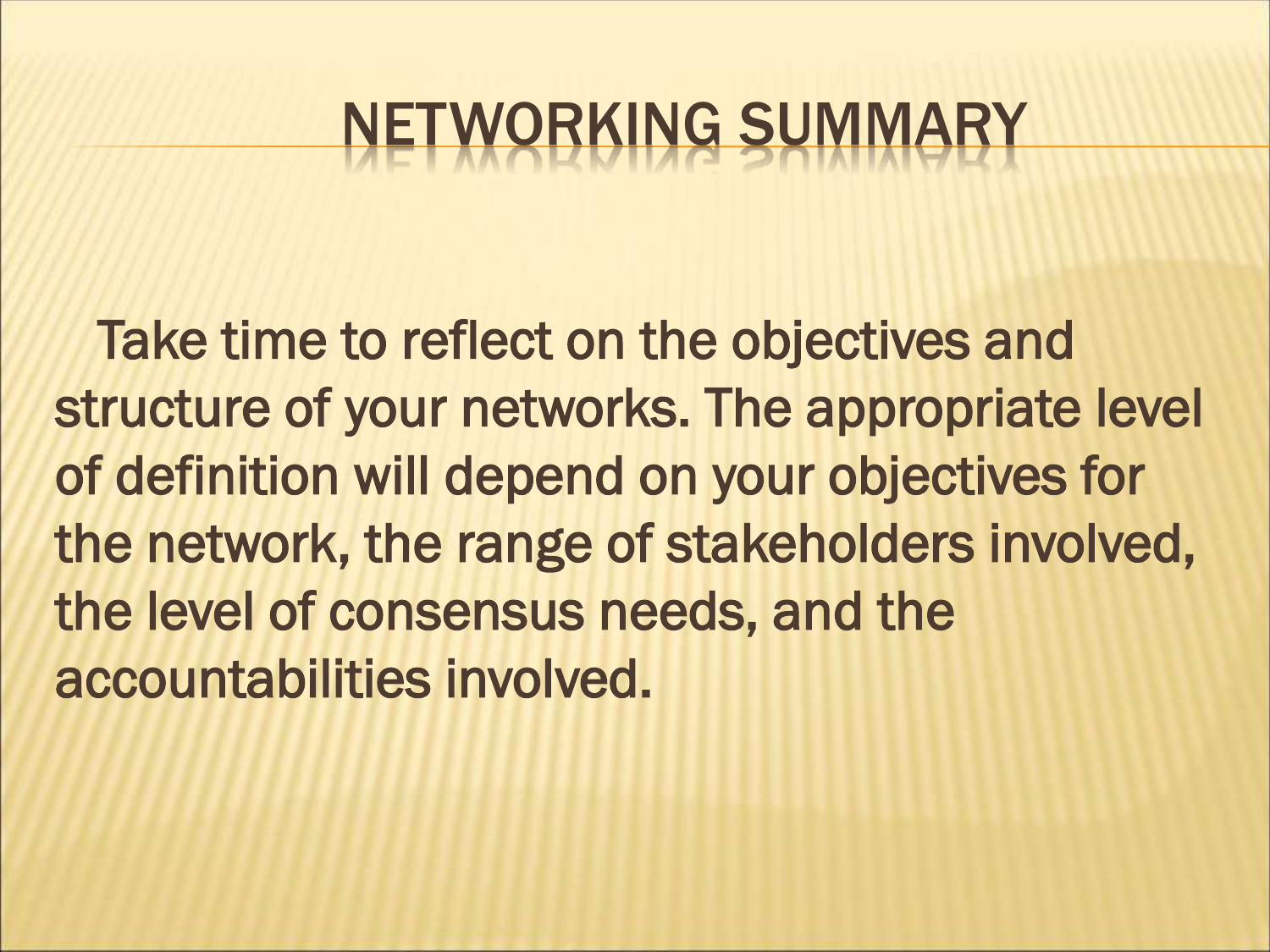## SOCIAL MEDIA NETWORKING

NGOs and charities have increasingly seen the role of social media in creating awareness among their donor publics and bringing the plight of their beneficiaries to a global audience in real time.

Trigger discussion on how we can use social media to communicate our common goals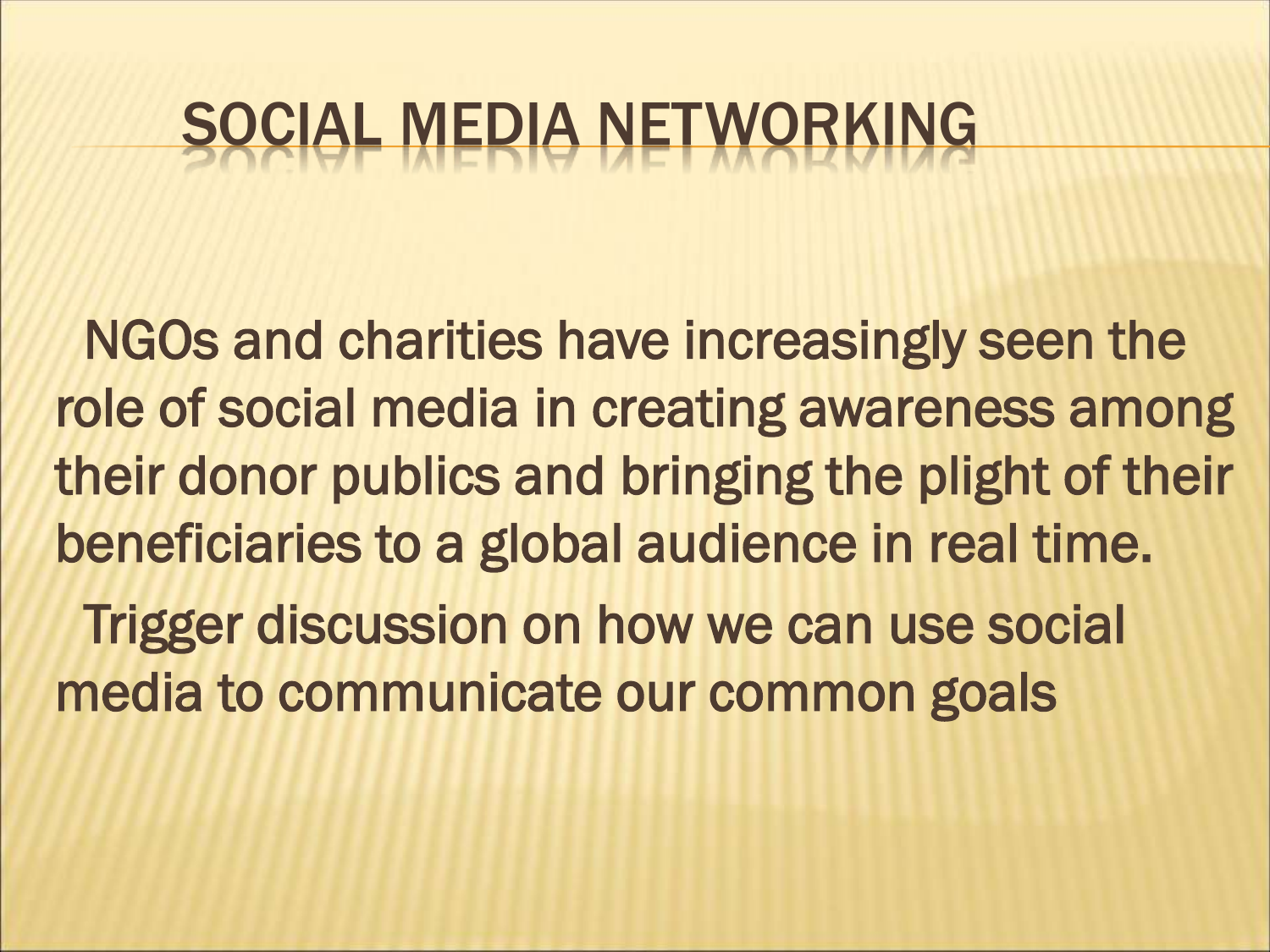## WHAT IS SOCIAL MEDIA NETWORKING?

"Social Media Networking" is based on web 2.0 functionality; however, simply using web 2.0 functionality is not sufficient to develop social media networking Social Media is composed of several web platforms that allow you to communicate instead of only informing Networking is a verb and therefore implies action.

It is personal and better used to tell stories, create dialogue and partnerships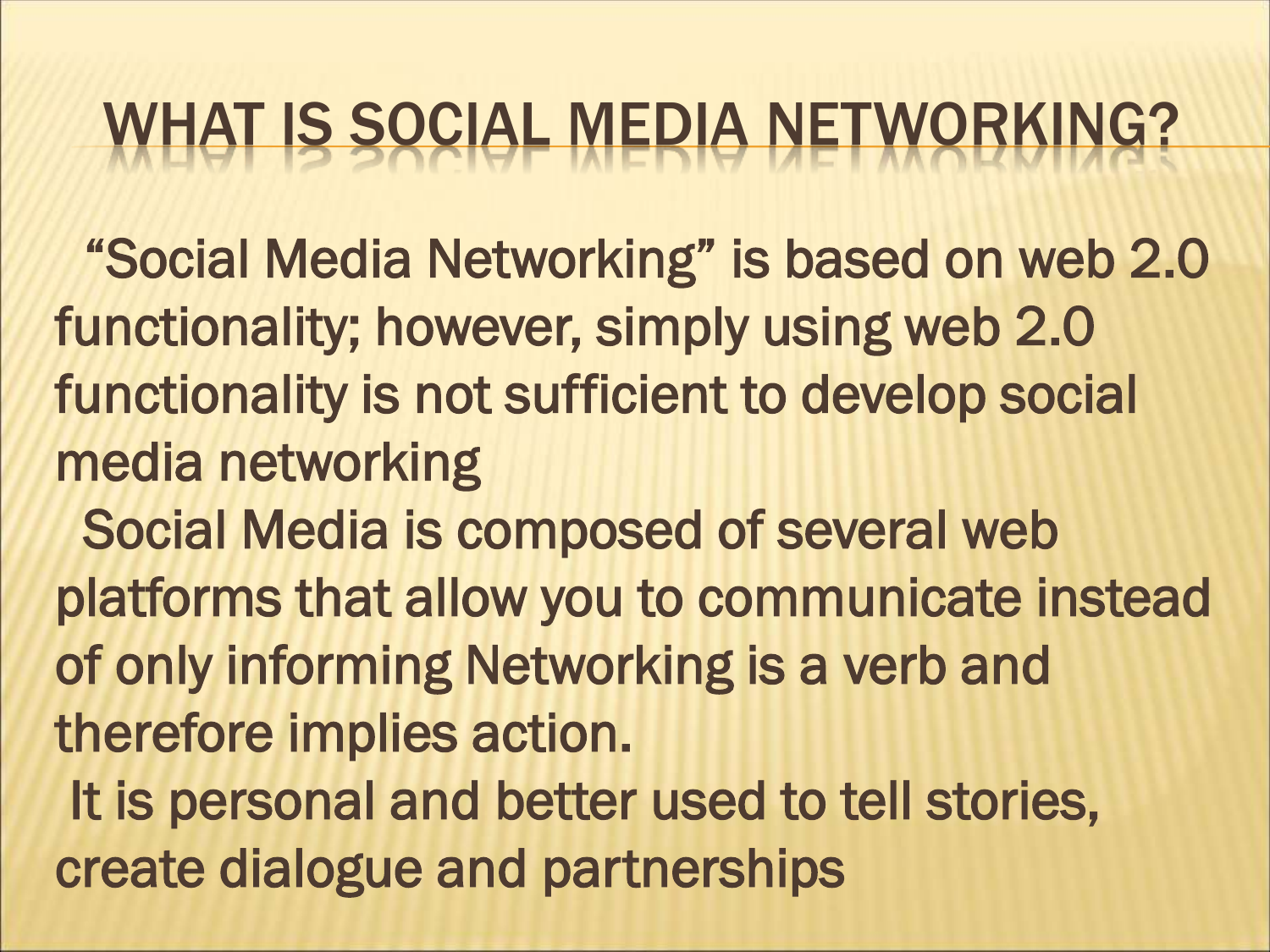

Yes there are too many platforms out there! We need to understand: How each one works? Why are people interested in participating? How we can benefit from each one?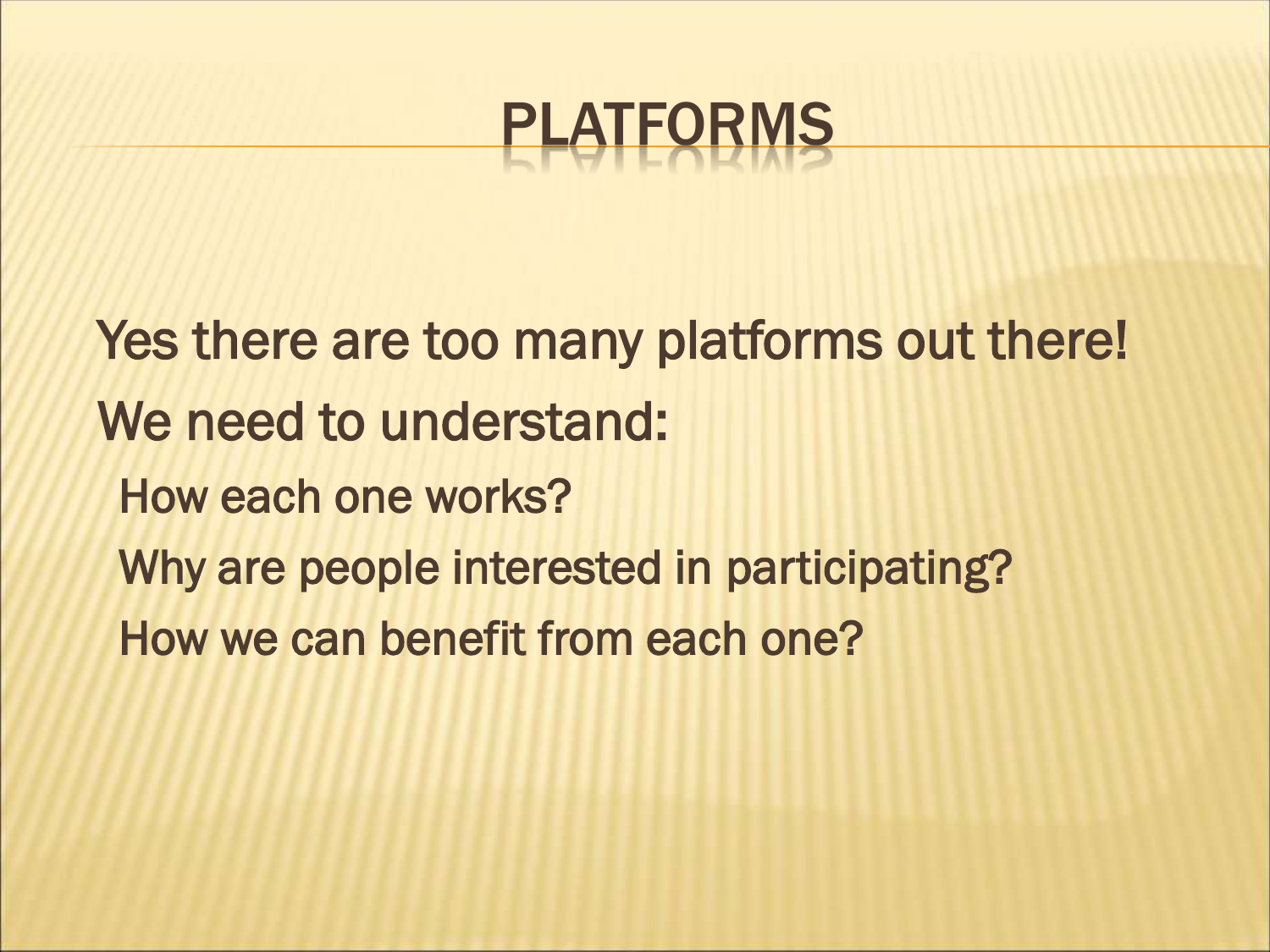#### LEAVE YOUR PREJUDICE BEHIND AND GET EDUCATED



×

×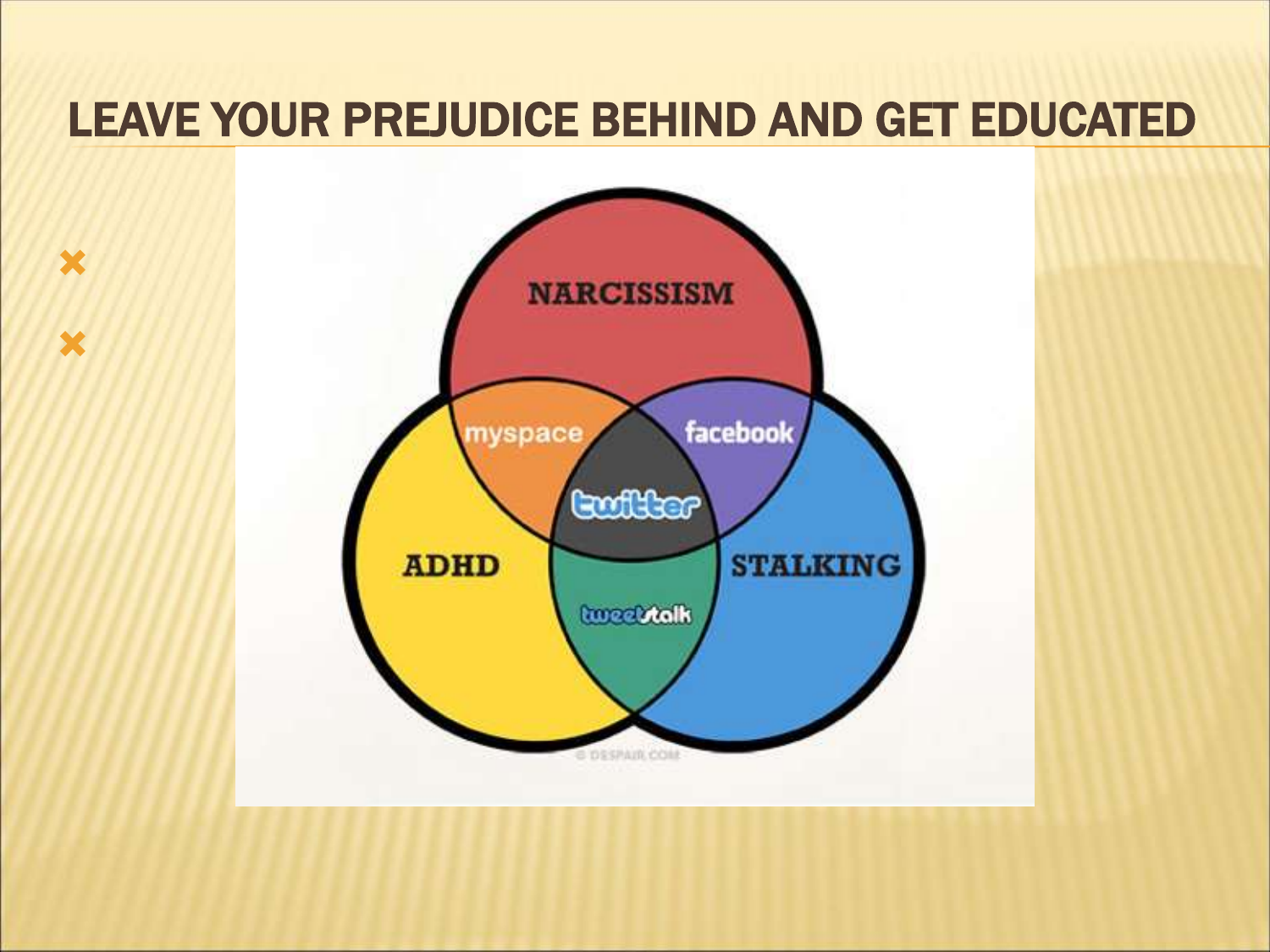## VIRAL AND SUCCESSFUL

#### Viral:

Charlie bit my finger has been seen by more than 300.000,000 [peoplehttp://en.wikipedia.org/wiki/Charlie\\_Bit\\_My\\_F](http://en.wikipedia.org/wiki/Charlie_Bit_My_Finger) inger

Successful:

However, for us quantity is not enough, quality is more important: 18 days in Egypt <http://www.18daysinegypt.com/> Born HIV free – [http://www.bornhivfree.org/f/#/en/learn](http://www.bornhivfree.org/f/%23/en/learn)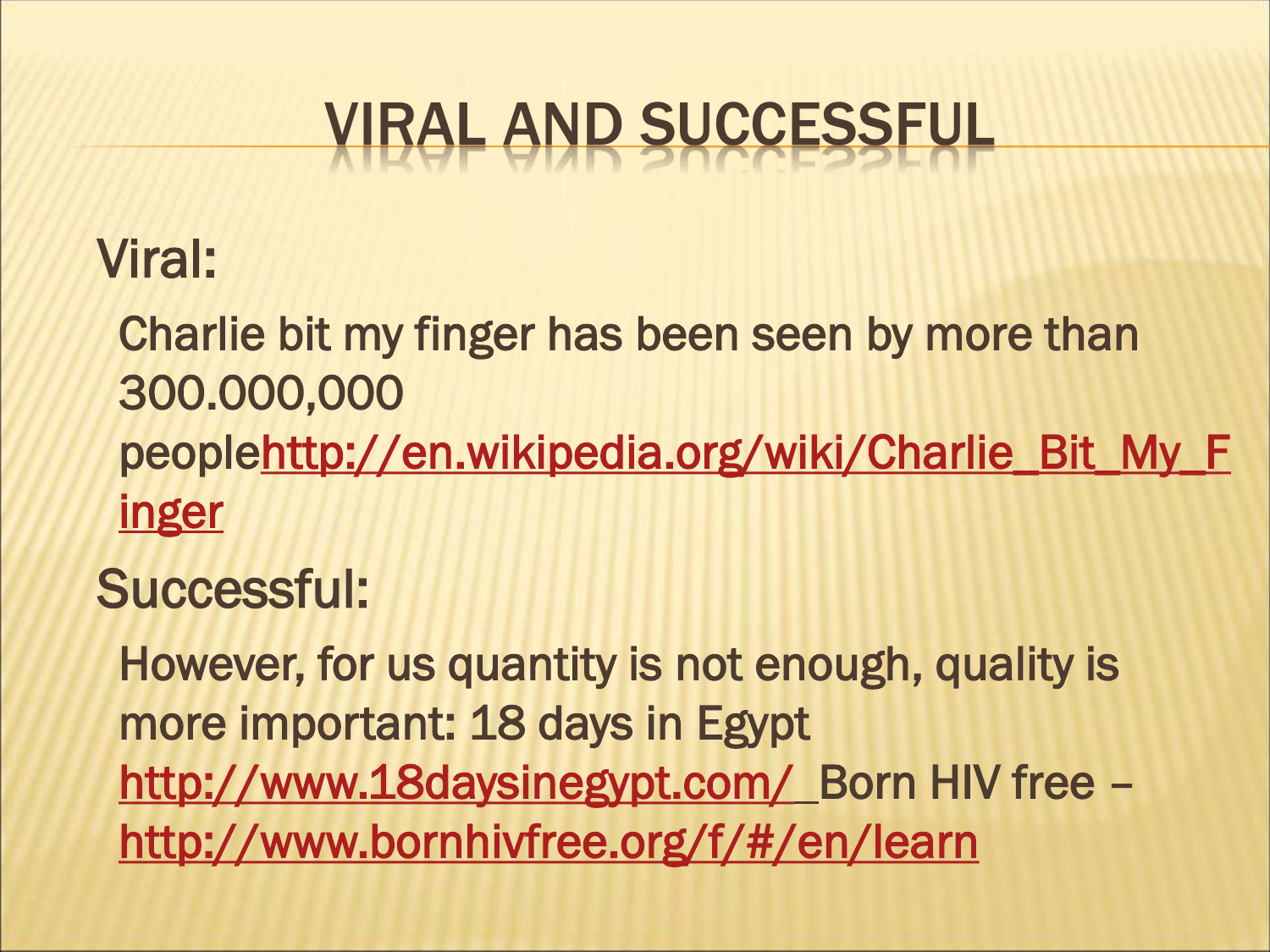## NOTE!

*"Having social media presence is one thing, but having social media success is another. It is about engaging, really taking into account what people are saying, listening, making changes.* 

*It requires a lot of flexibility from the organization.* 

Claudia Gonzales – Head of Marketing, The Social Fund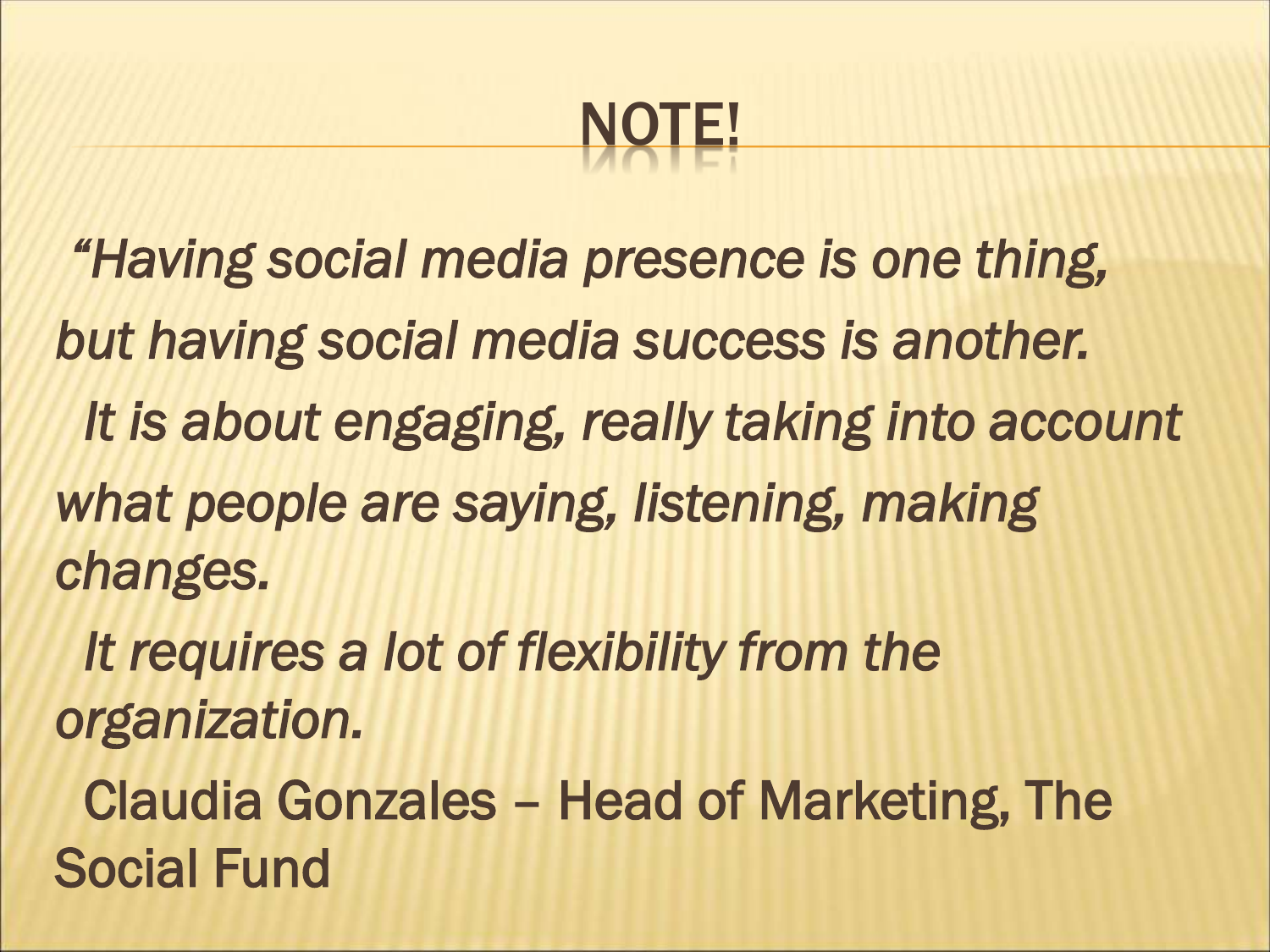

#### Social media should be integrated into the overall communications strategy and not used as an isolated communications tool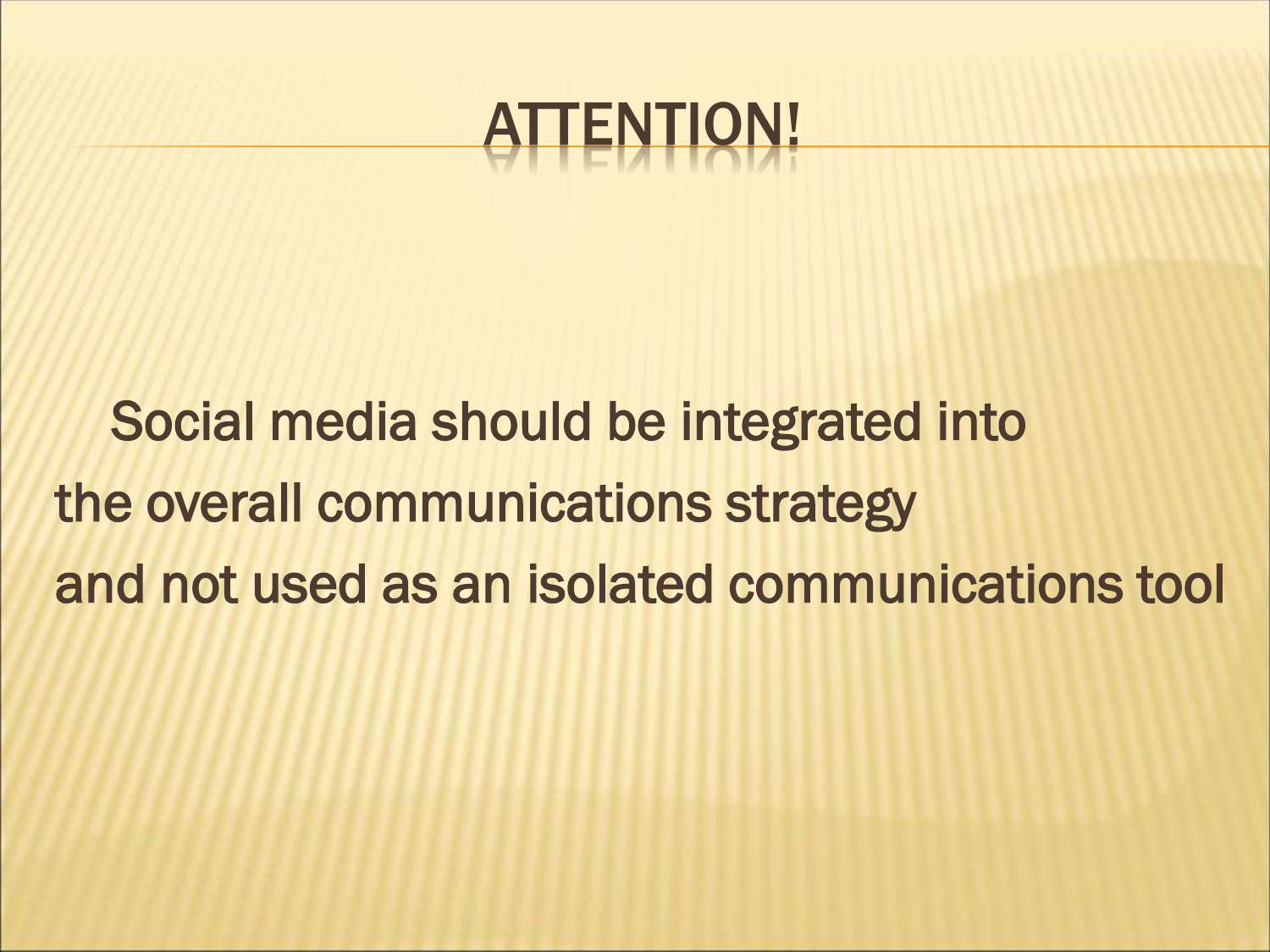SOCIAL MEDIA AS A PLAN OF YOUR COMMUNICATION PLAN

Trace your objectives

Define your audiences and understand what

social media they use

Define specific tactics for each platform

Integrate approaches among all your communication actions

**Measure**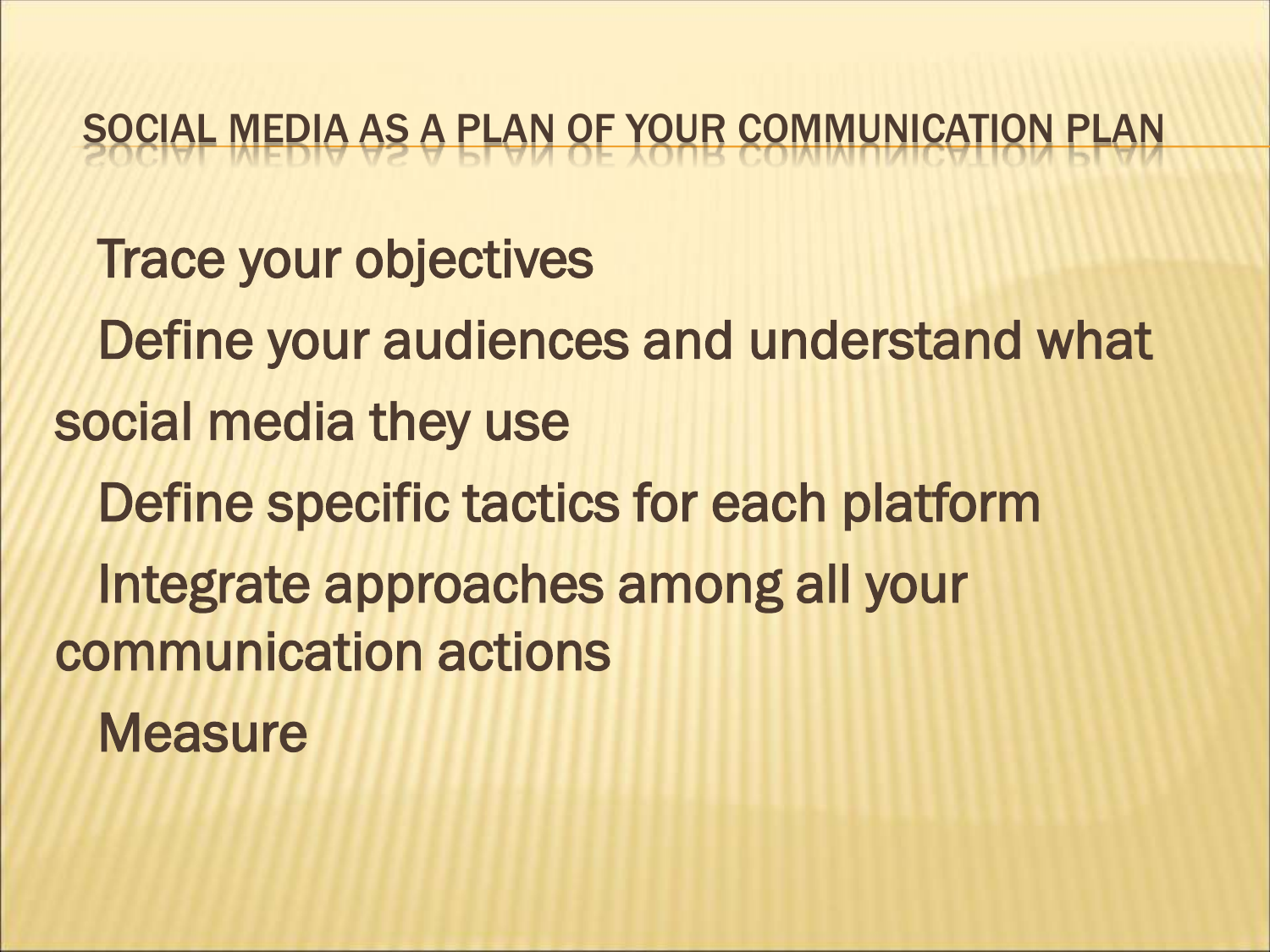

Raising awareness Promoting events Prompting action Strengthening relationships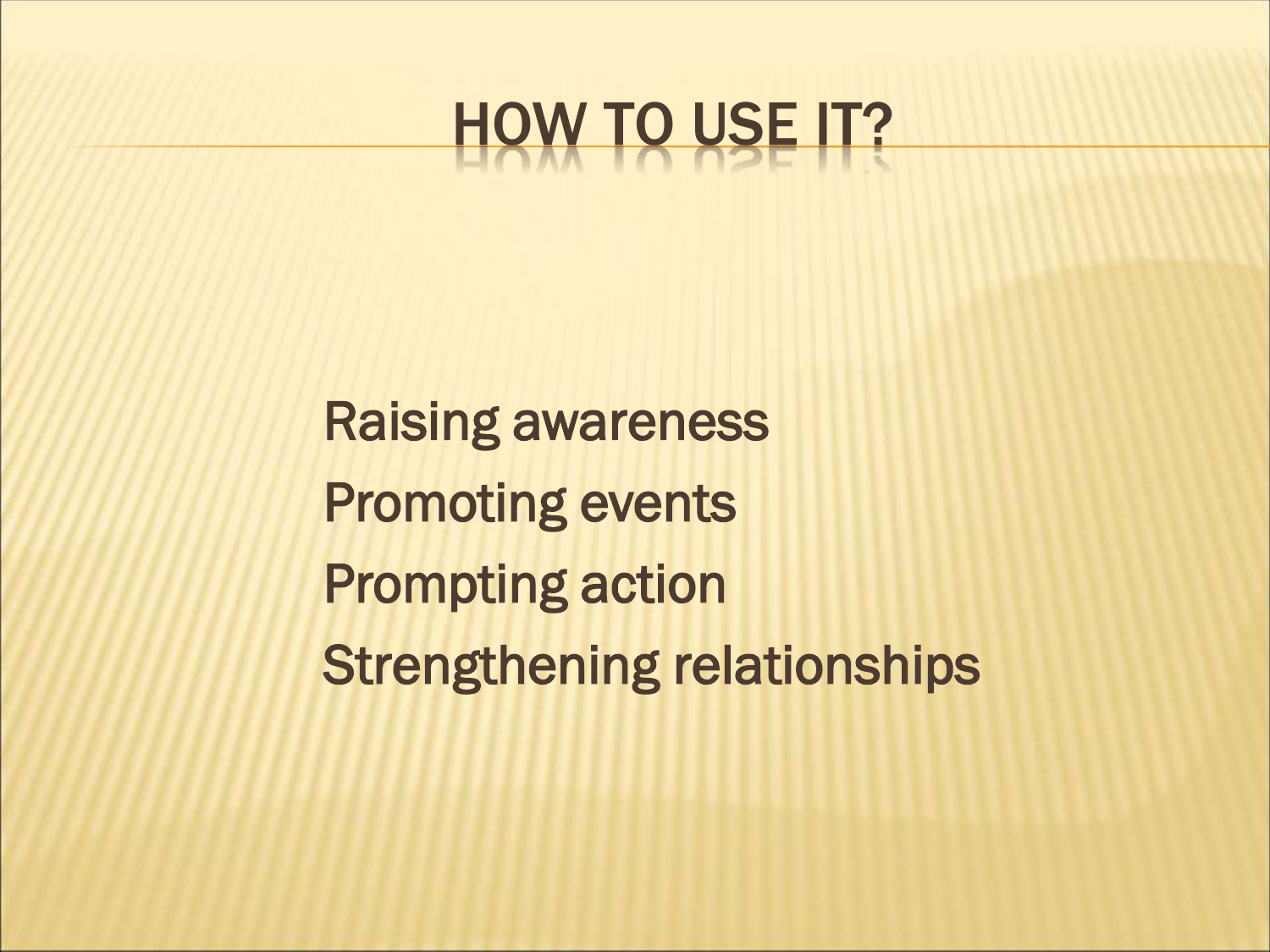## GOOD PRACTICE

- Be clear, honest and personal about your message
- Make it about building relationships and not only being viral
	- Give simple actions for people to participate
	- Be aware that some people will not like you
- and that eventually you will be misunderstood;
- as long as you are honest and upfront with your answers you should be fine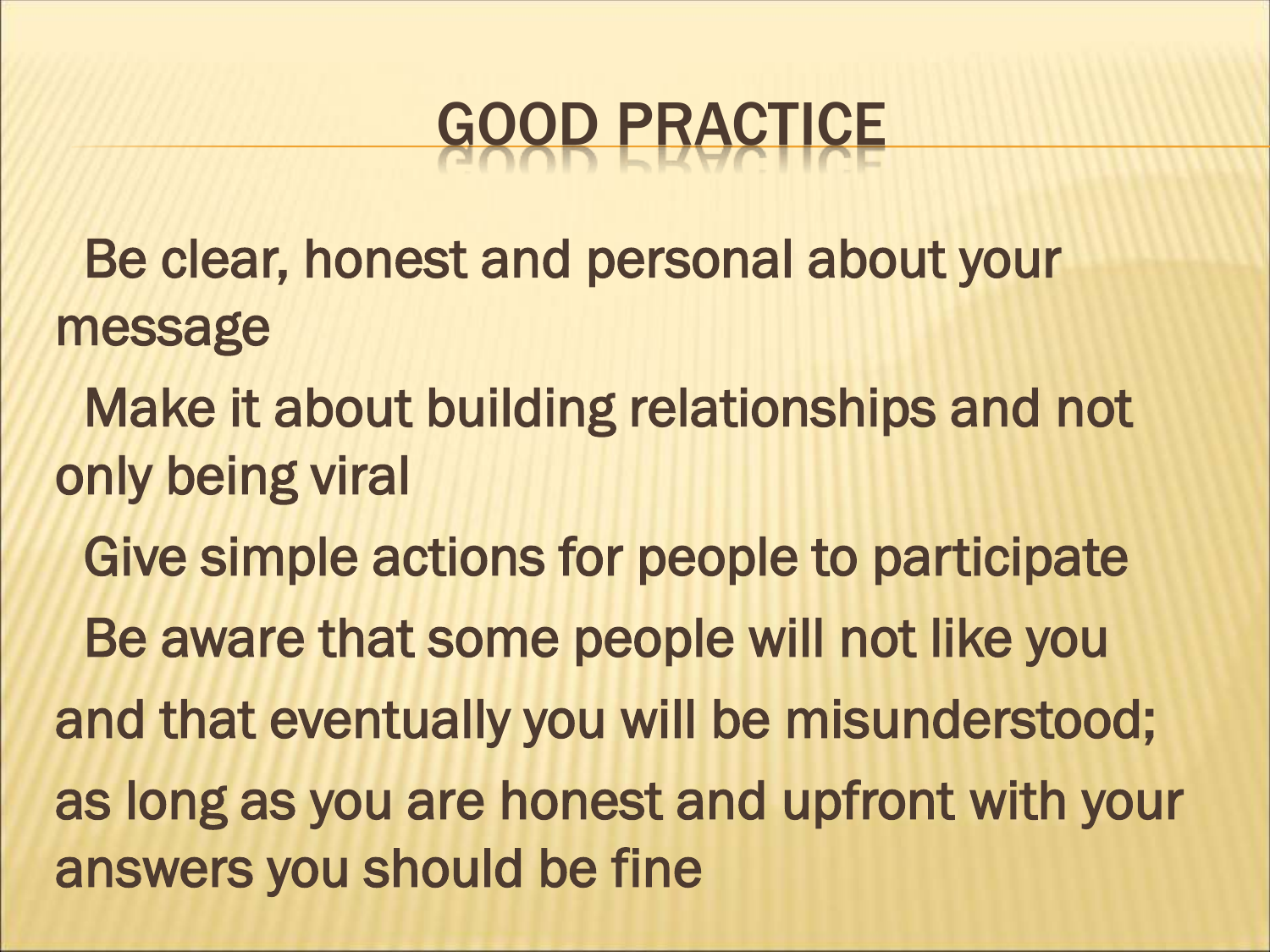

Be open to investigate and learn about social media platforms.

Understand the psychology behind each platform.

Why people are participating and how. Make it part of your overall communication strategy.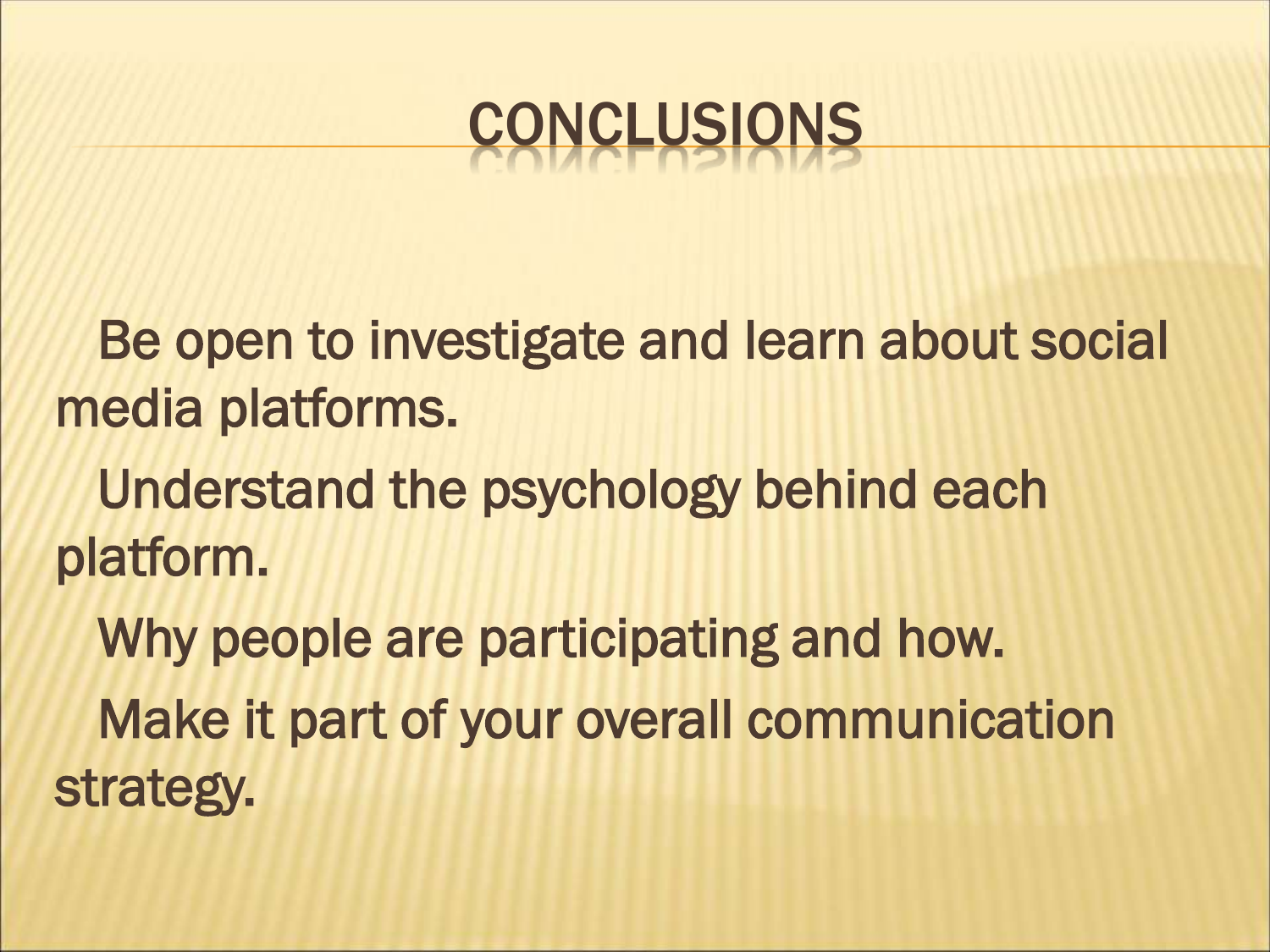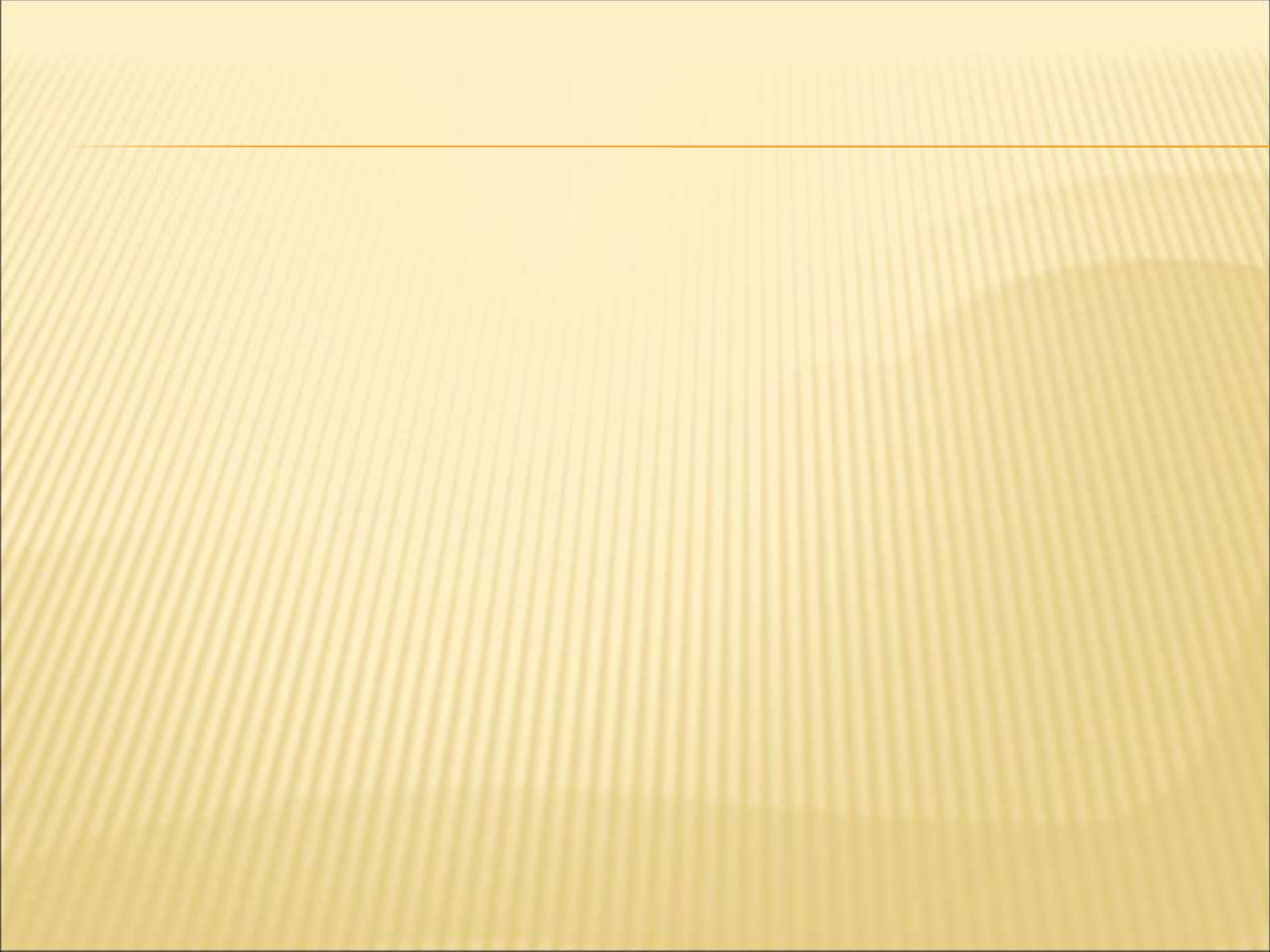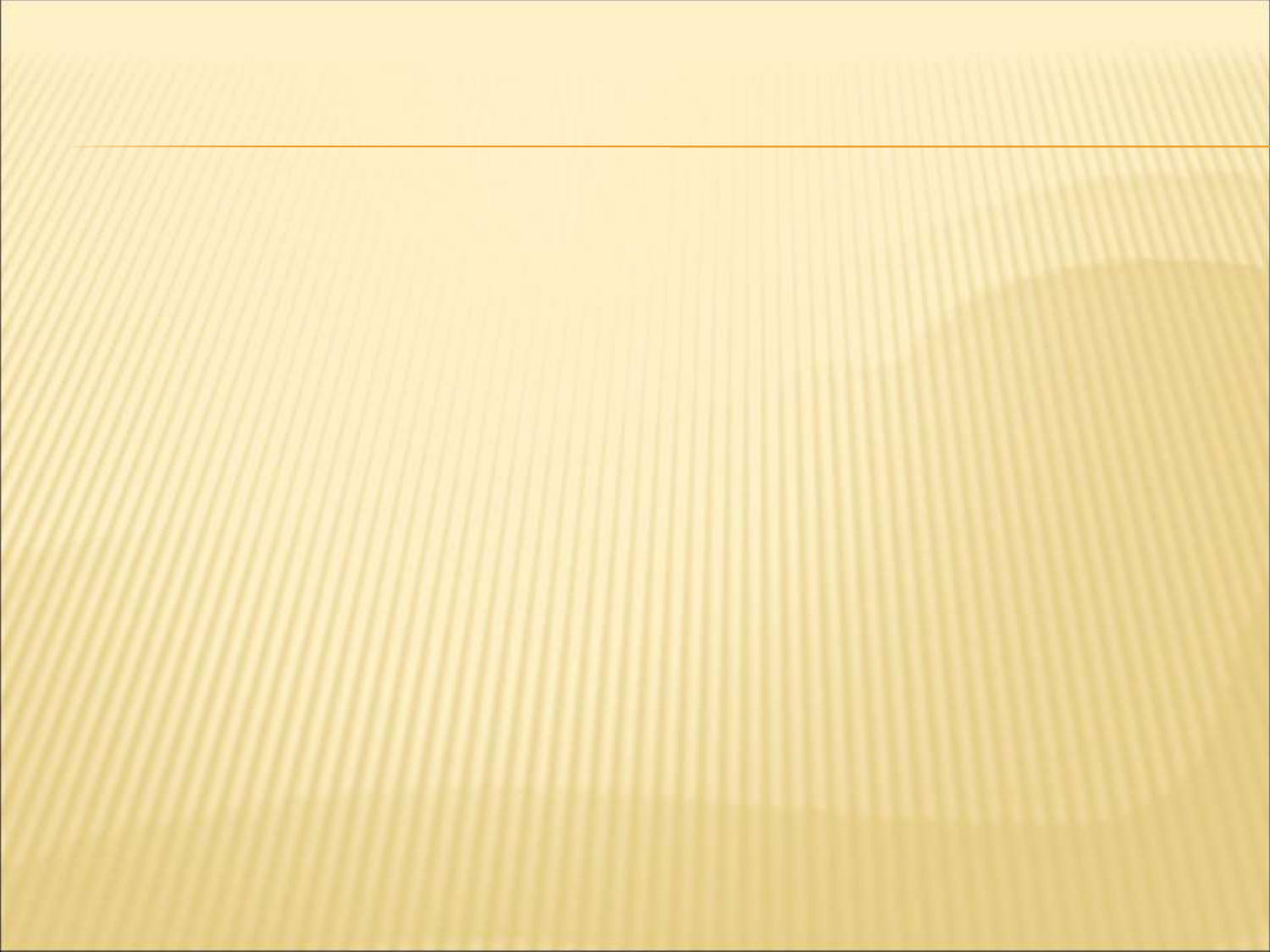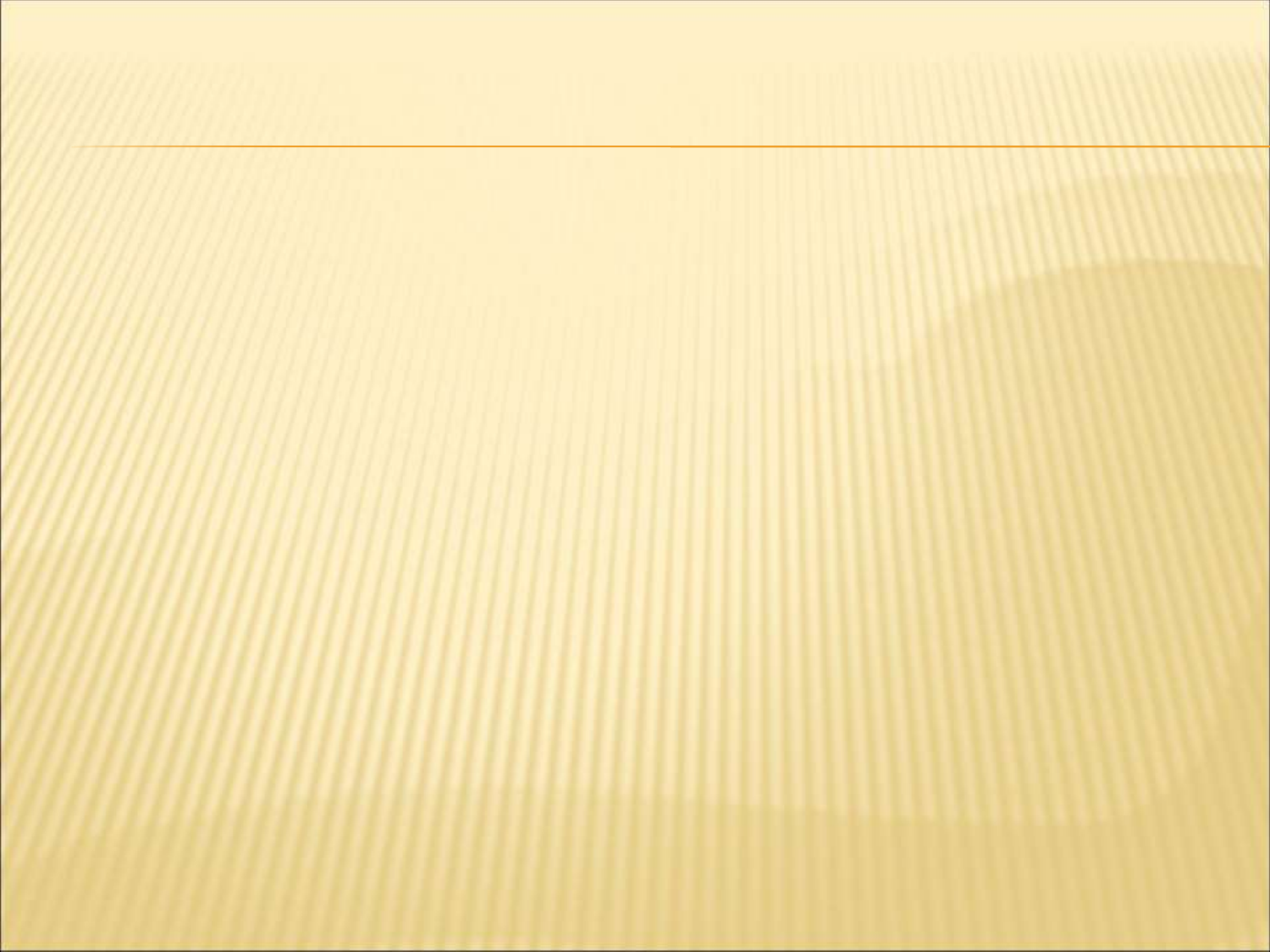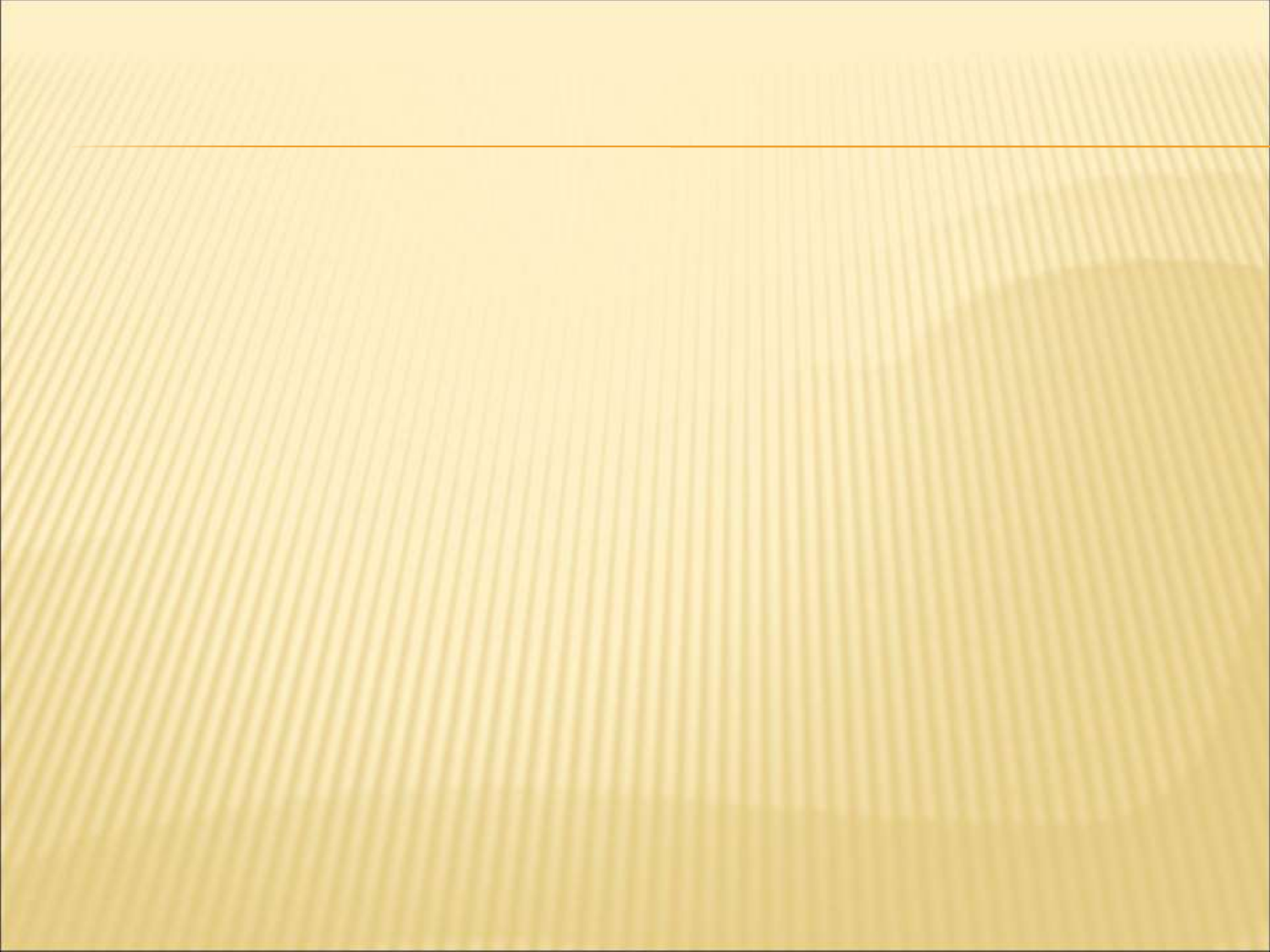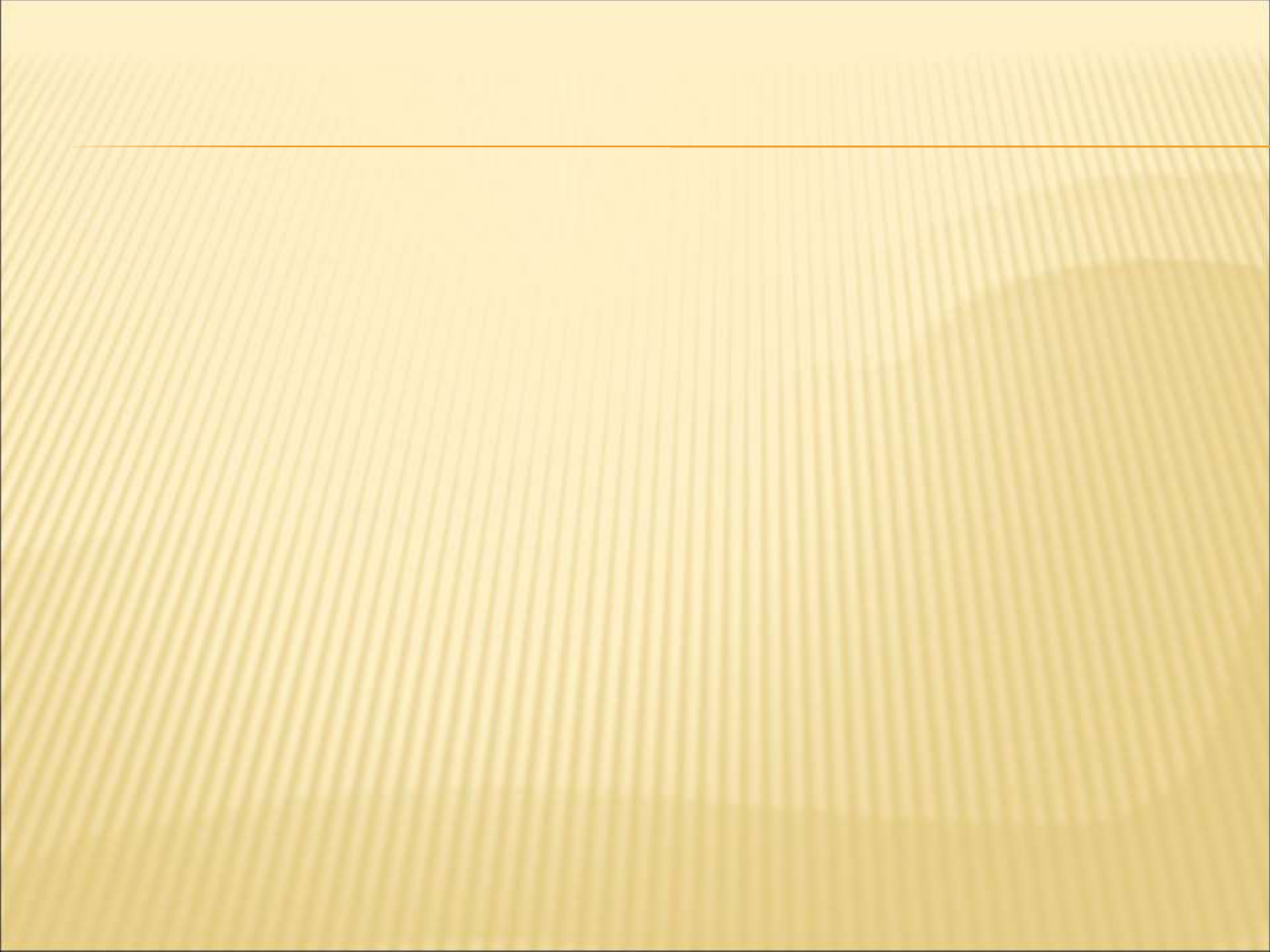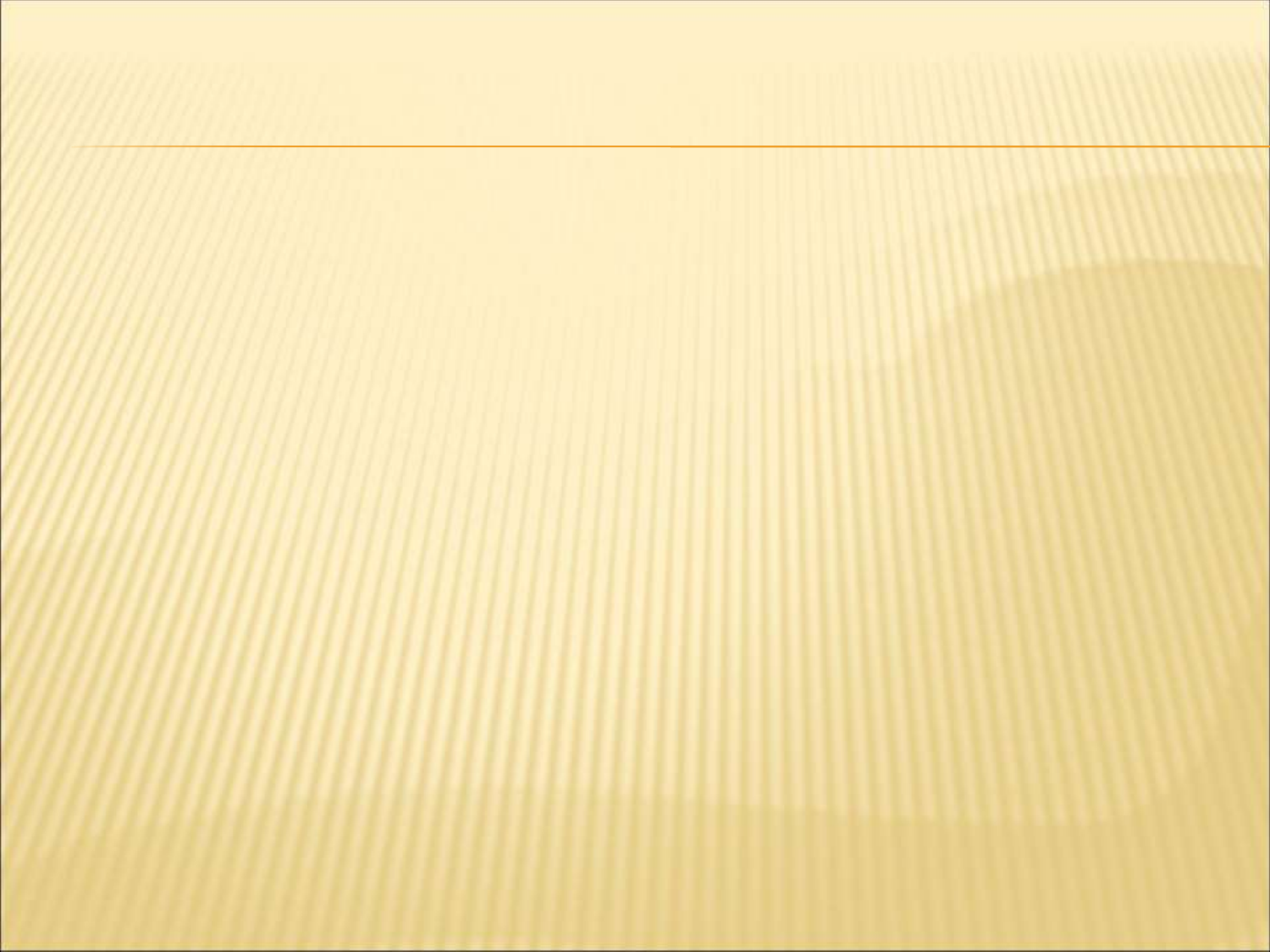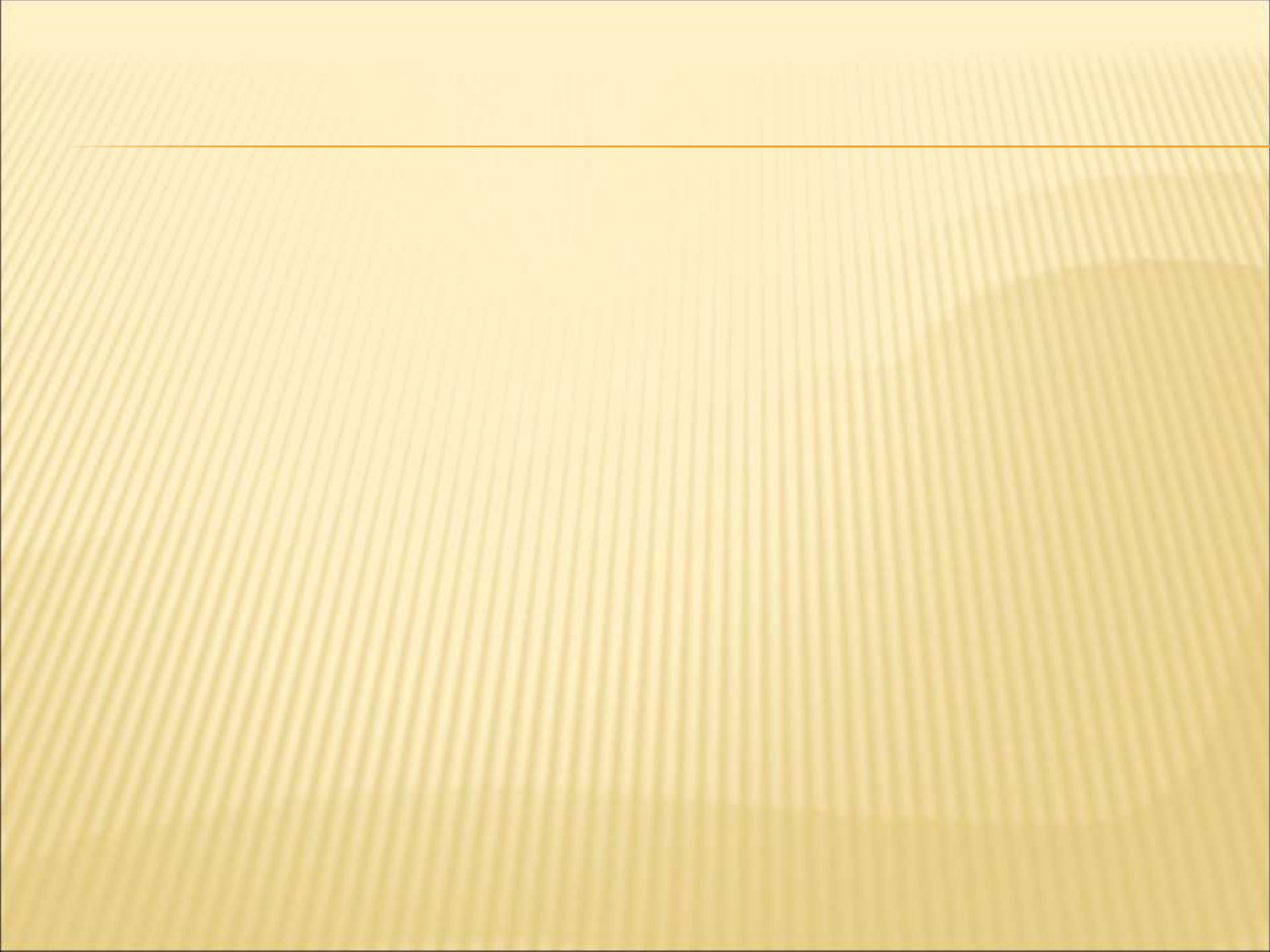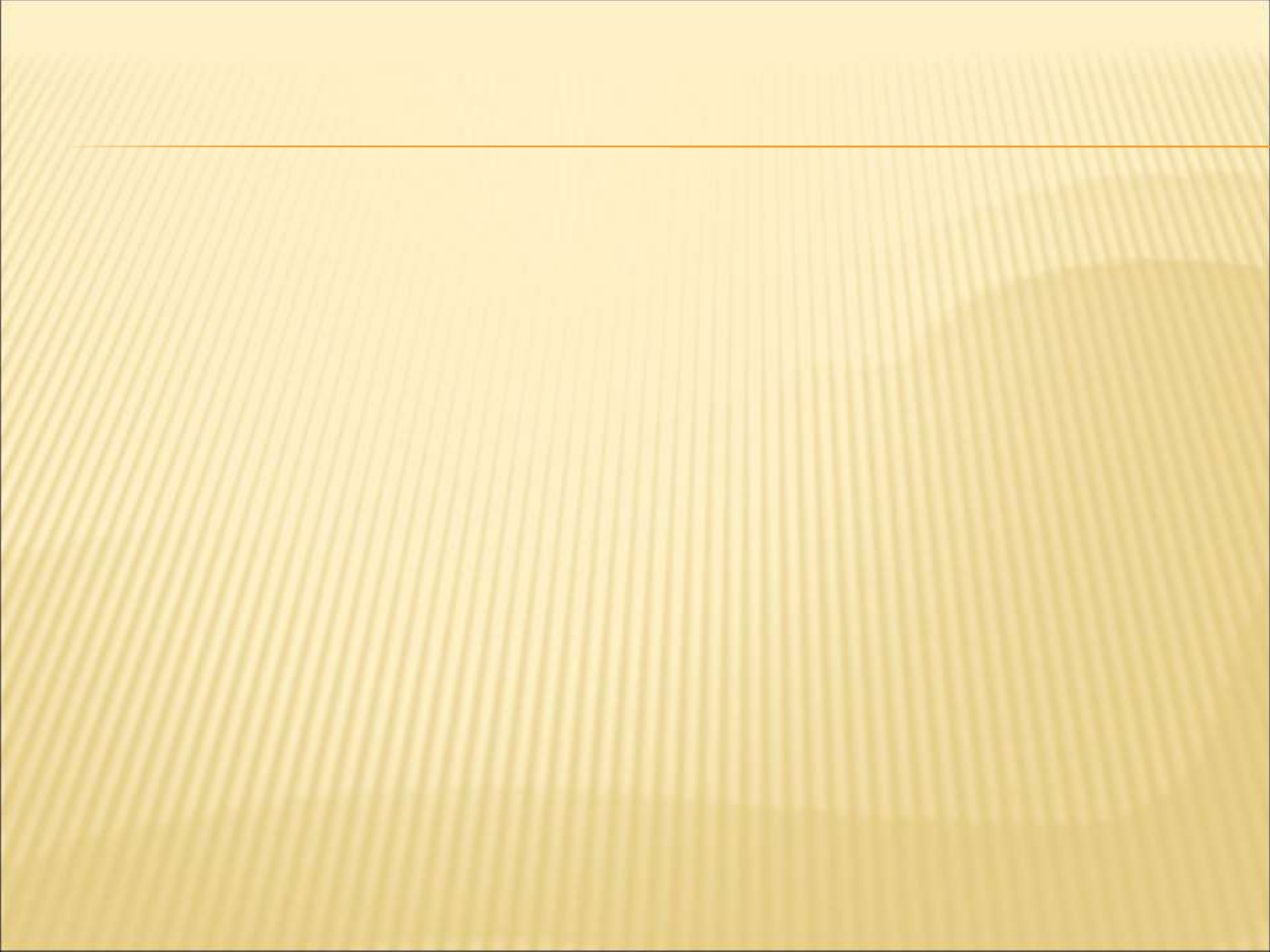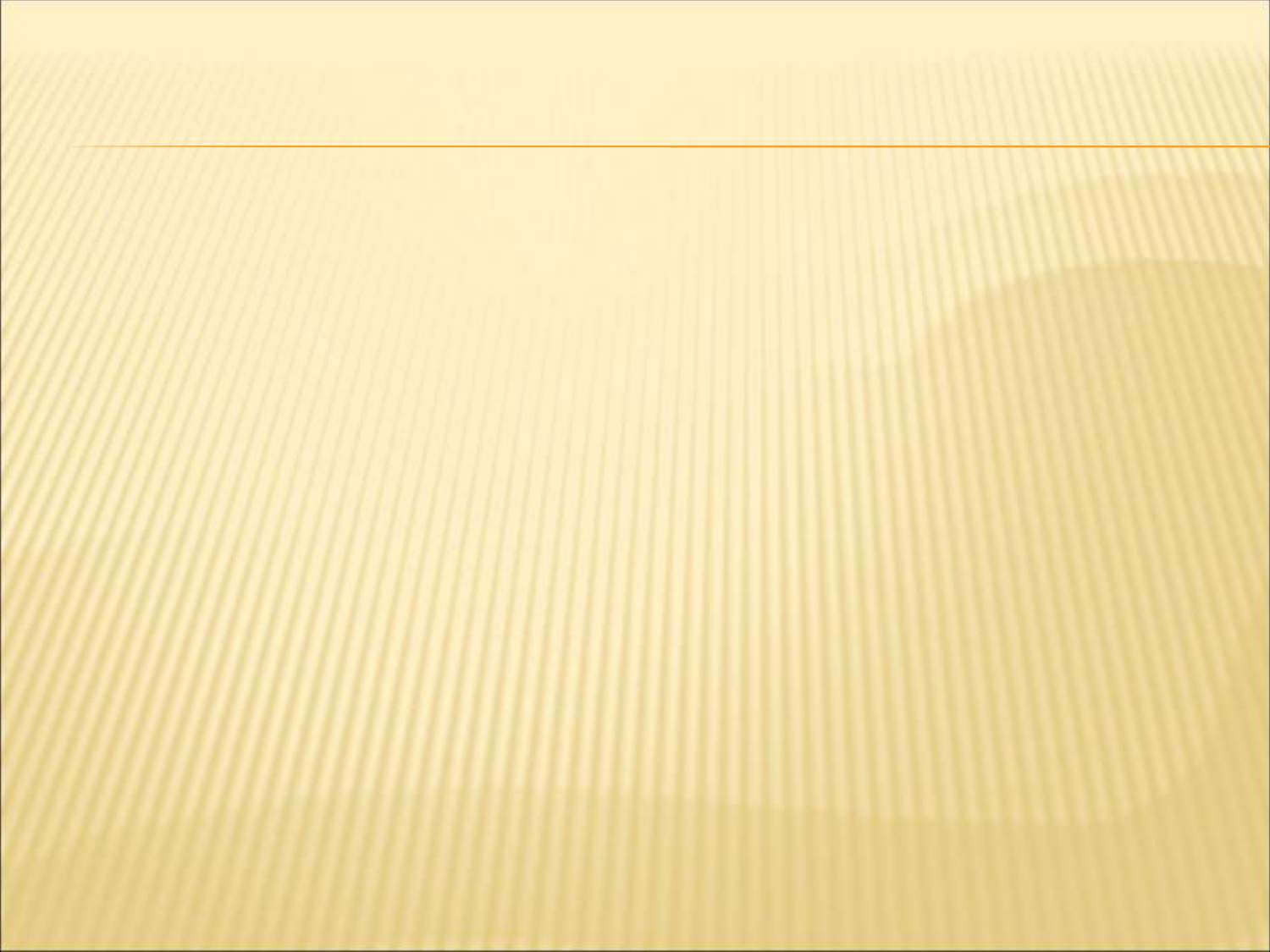